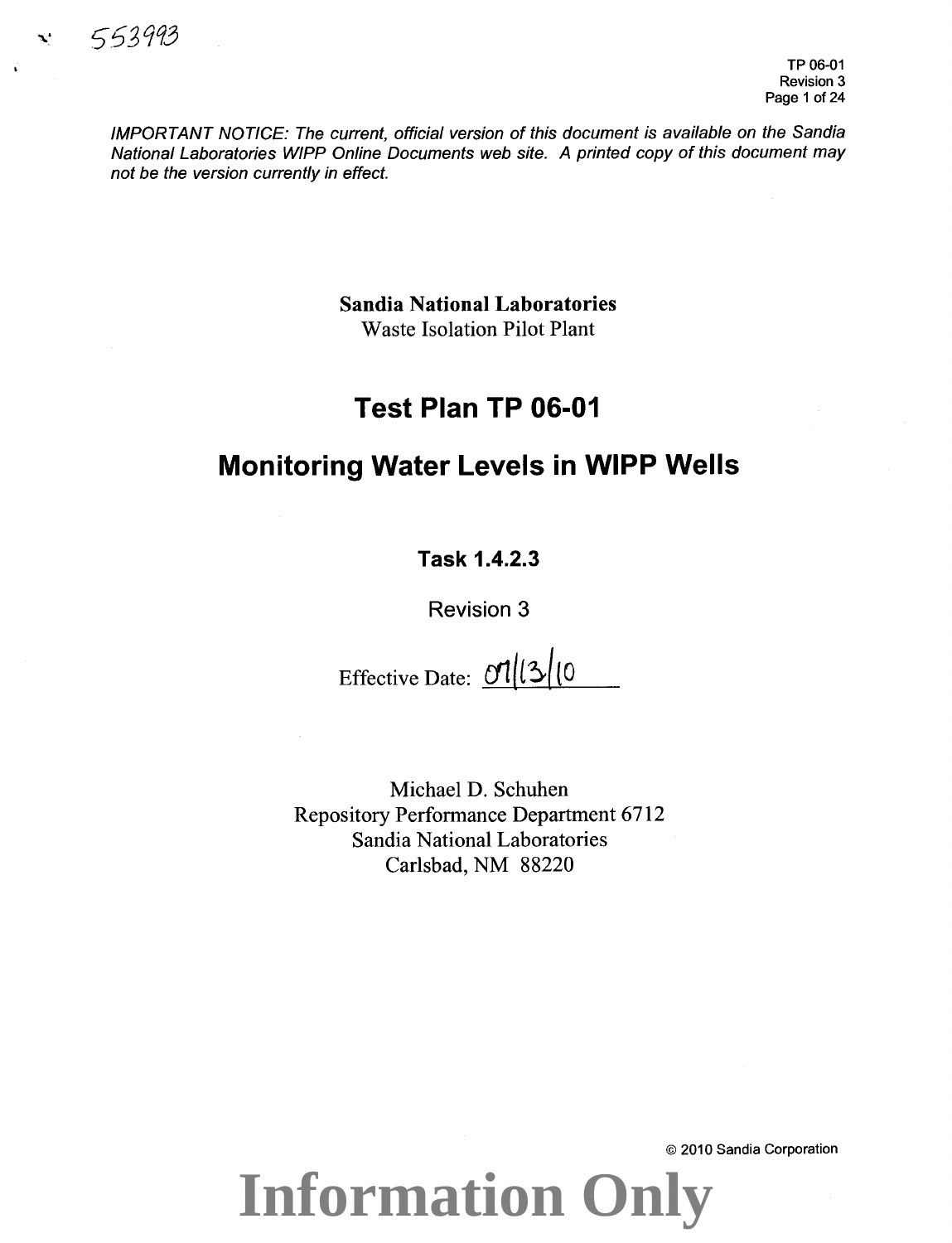TP 06-01 Revision 3 Page 2 of 24

### **APPROVALS**

Author:

Michael Schuhen Repository Performance, Org. 6712

Technical Reviewer:

nson P.B. Johnson

Repository Performance, Org. 6712

usen S.R. Johnsen

Quality Assurance, Org. 6710

SNLES&H:

SNLQA:

R. T. Parsons Environmental Safety & Health, Org. 6710

SNL Management:

C.D. Leigh, Manager Repository Performance, Org. 6712

 $-13$ - $10^{-1}$ Date

 $7 - 3 - 10$ Date

**7-f** *s-tu* 

Date

 $\frac{1}{3}$ //0

7/*13/10*<br>Date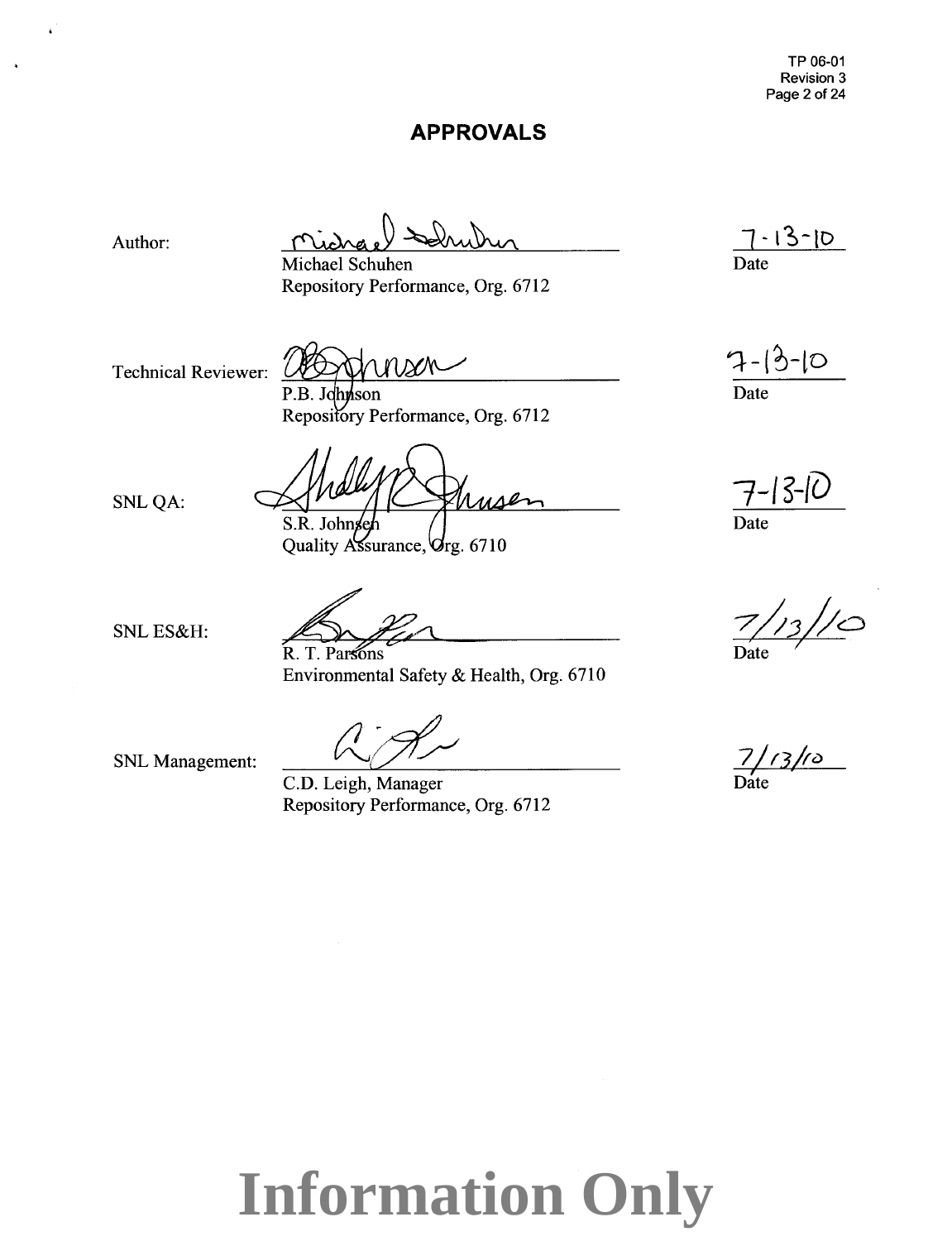### **TABLE OF CONTENTS**

 $\sim$  4

 $\mathcal{A}$ 

| $\mathbf{1}$   |     |                                                   |  |  |  |  |
|----------------|-----|---------------------------------------------------|--|--|--|--|
| $\overline{2}$ |     |                                                   |  |  |  |  |
| 3              |     |                                                   |  |  |  |  |
| 4              |     | EXPERIMENTAL PROCESS RATIONALE AND DESCRIPTION 13 |  |  |  |  |
|                | 4.1 |                                                   |  |  |  |  |
|                | 4.2 |                                                   |  |  |  |  |
|                | 4.3 |                                                   |  |  |  |  |
|                | 4.4 |                                                   |  |  |  |  |
| 5              |     |                                                   |  |  |  |  |
| 6              |     |                                                   |  |  |  |  |
| 7              |     |                                                   |  |  |  |  |
| 8              |     |                                                   |  |  |  |  |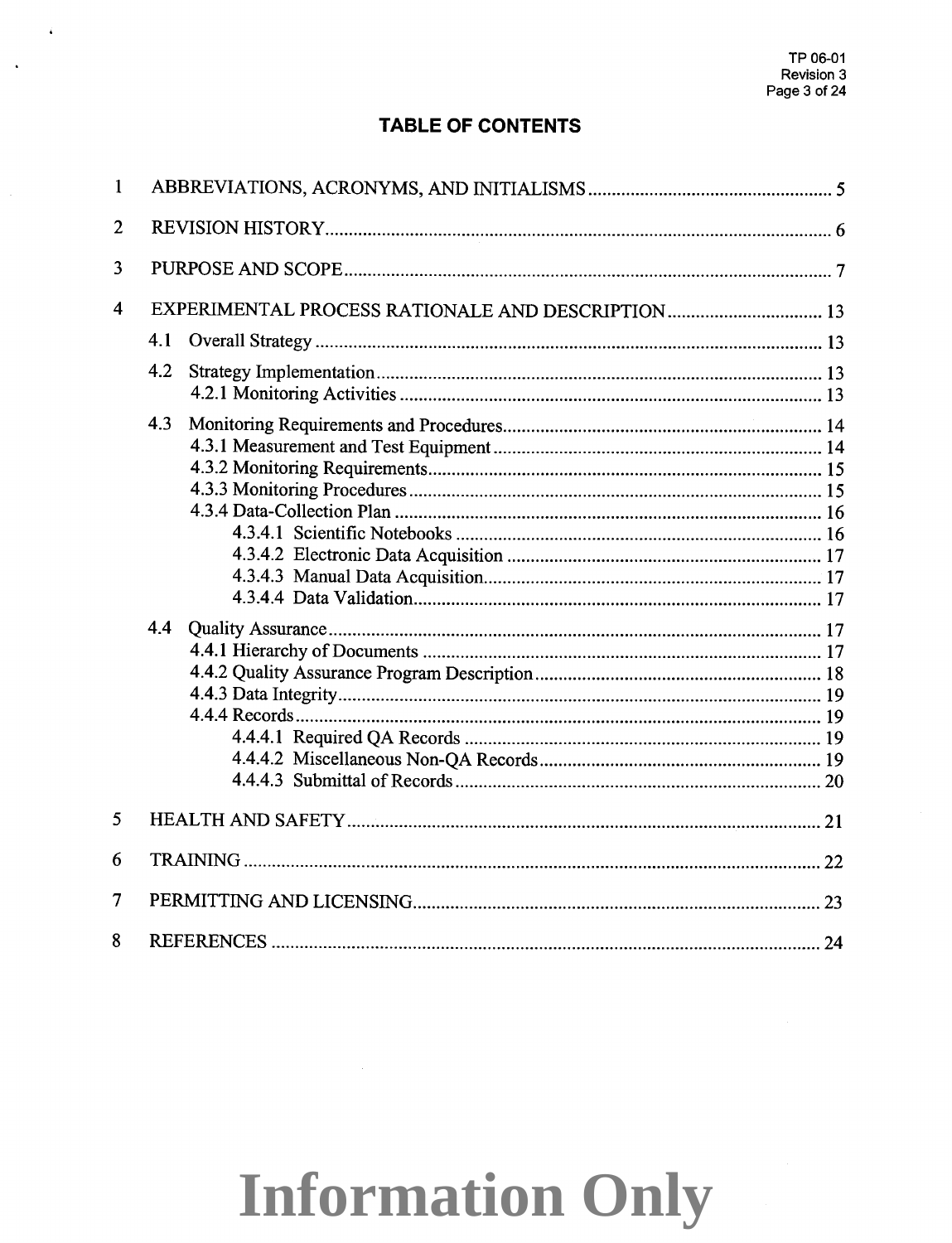### **LIST OF FIGURES**

 $\overline{1}$ 

 $\ddot{\phantom{a}}$ 

| Figure 3-2. Map showing the locations of current WIPP groundwater monitoring wells           |  |
|----------------------------------------------------------------------------------------------|--|
|                                                                                              |  |
| Figure 3-3. Map showing the locations of current WIPP groundwater monitoring wells           |  |
|                                                                                              |  |
| Figure 3-4. Map showing the locations of current SSW monitoring wells completed to the Santa |  |
| Rosa Formation-Dewey Lake Formation contact and the middle Dewey Lake                        |  |
|                                                                                              |  |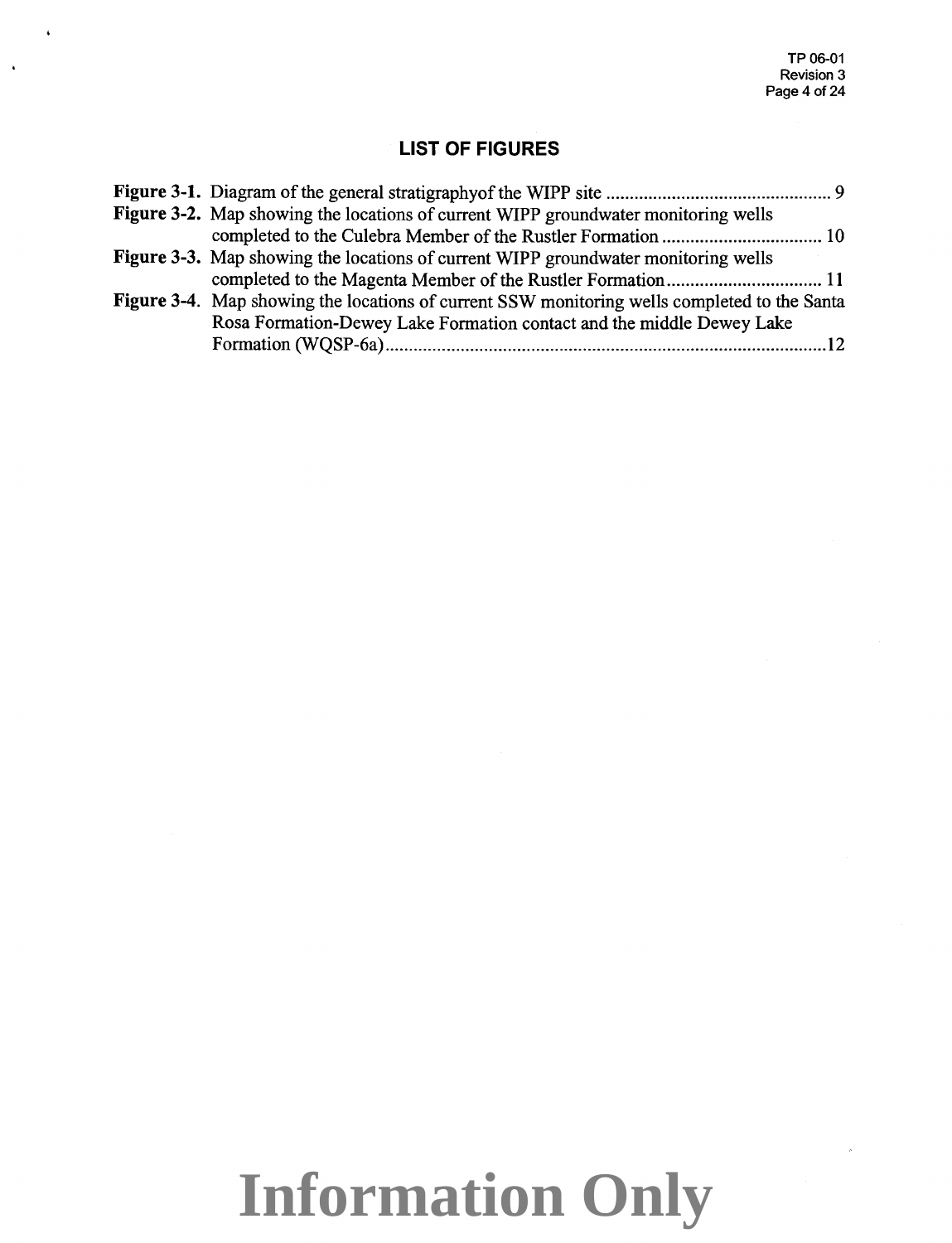#### **1 ABBREVIATIONS, ACRONYMS, AND INITIALISMS**

 $\rightarrow$ 

 $\ddot{\phantom{1}}$ 

| <b>ASME</b> | <b>American Society of Mechanical Engineers</b>    |
|-------------|----------------------------------------------------|
| <b>CCA</b>  | <b>Compliance Certification Application</b>        |
| <b>CMR</b>  | <b>Central Monitoring Room</b>                     |
| <b>DOE</b>  | (U.S.) Department of Energy                        |
| <b>DTW</b>  | Depth-To-Water                                     |
| <b>EPA</b>  | (U.S.) Environmental Protection Agency             |
| ES&H        | <b>Environmental Safety and Health</b>             |
| <b>FY</b>   | <b>Fiscal Year</b>                                 |
| <b>GET</b>  | <b>General Employee Training</b>                   |
| <b>GMI</b>  | GeoMechanics, Inc.                                 |
| HA          | <b>Hazard Analysis</b>                             |
| <b>JHA</b>  | <b>Job Hazard Analysis</b>                         |
| <b>LTM</b>  | Long-Term Monitoring                               |
| <b>MOC</b>  | <b>Management and Operating Contractor</b>         |
| <b>MTL</b>  | <b>Monitoring Team Lead</b>                        |
| <b>MMR</b>  | <b>Monthly Monitoring Run</b>                      |
| M&TE        | Monitoring and Test Equipment                      |
| NP          | (SNL WIPP) Nuclear Waste Management (QA) Procedure |
| <b>PHS</b>  | <b>Primary Hazard Screening</b>                    |
| PI          | Principal Investigator                             |
| $P-T$       | Pressure-Temperature                               |
| QA          | <b>Quality Assurance</b>                           |
| QAPD        | <b>Quality Assurance Program Document</b>          |
| <b>SA</b>   | Scientific Advisor                                 |
| <b>SN</b>   | Scientific Notebook                                |
| <b>SNL</b>  | Sandia National Laboratories                       |
| <b>SRN</b>  | <b>SNL Restricted Network</b>                      |
| <b>SP</b>   | (SNL WIPP) Activity/Project Specific Procedure     |
| <b>SSW</b>  | <b>Shallow Subsurface Water</b>                    |
| <b>SMN</b>  | <b>SSW Monitoring Network</b>                      |
| <b>TP</b>   | (SNL WIPP) Test Plan                               |
| <b>WIPP</b> | (U.S. DOE) Waste Isolation Pilot Plant             |
| <b>WMN</b>  | WIPP Groundwater Monitoring Network                |
| <b>WTL</b>  | Well Test Lead                                     |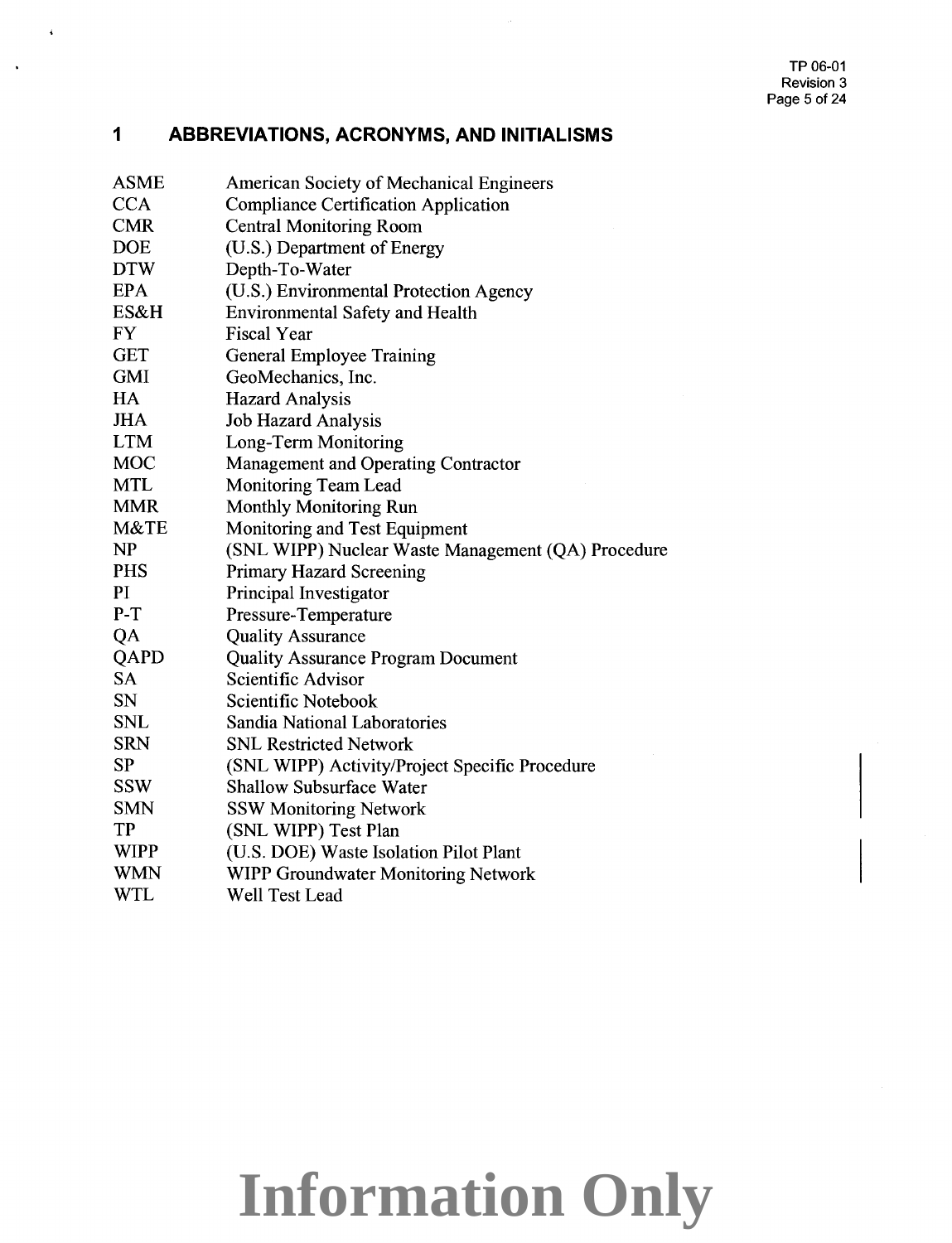#### **2 REVISION HISTORY**

The following is the third revision of this Test Plan (TP). The purpose and content of any future | changes and/or revisions to the previous version of the document will be described and appear in this section of revised editions. Changes to this TP, other than those defined as editorial changes per SNL WIPP Quality Assurance (QA) procedure NP 20-1 *Test Plans,* shall be reviewed and approved by the same organization that performed the original review and approval. All TP revisions will have at least the same distribution as the original document.

Changes to this document include:

- Expanded monitoring scope to include collection of depth-to-water (DTW) and pressurehead data from wells that monitor the formations where Shallow Subsurface Water (SSW) may exist.
- Updated description of WIPP Groundwater Monitoring Network (WMN) and added description of the Shallow Subsurface Monitoring Network (SMN).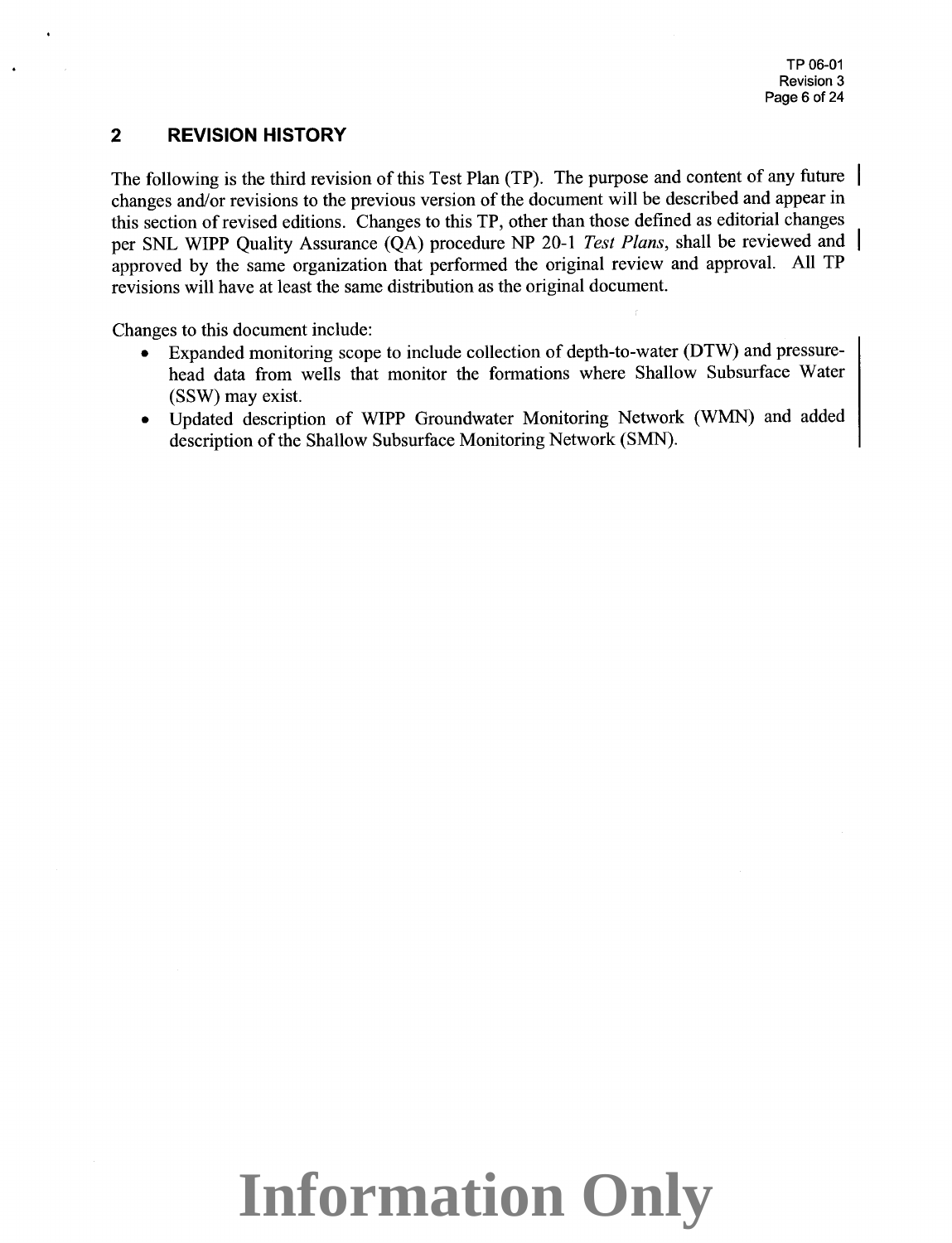### **3 PURPOSE AND SCOPE**

The Waste Isolation Pilot Plant (WIPP) site is a U.S. Department of Energy (DOE) facility designed for the safe disposal of transuranic waste resulting from U.S. defense programs. The WIPP repository is excavated in bedded halite of the Salado Formation, approximately 2150 feet (ft) below land surface. At the center of the WIPP site, the Salado is  $\sim$ 2000 ft thick and is overlain by the ~300-ft-thick Rustler Formation, the 500-ft-thick Dewey Lake Formation, and  $\sim$  50 ft of surficial sedimentary and eolian deposits (Figure 3-1). Groundwater is found principally in three horizons above the Salado: the Culebra and Magenta Members of the Rustler and the Dewey Lake Redbeds (over the southern portion of the WIPP site only). Groundwater is also found in a perched lens (or lenses) at the Santa Rosa-Dewey Lake contact in the immediate area of the WIPP site. This water is anthropogenically derived and was first observed in 1996.

The activities described in this TP constitute one component of the Sandia National Laboratories (SNL) program to evaluate monitoring data collected at the WIPP site to demonstrate compliance with U.S. Environmental Protection Agency regulations (EPA 1993, 1996) and address concerns that may result from the New Mexico Environment Department Discharge Permit (DP-831) requirements (NMED, 2010).

In the WIPP Compliance Certification Application (CCA; U.S. DOE, 1996), the DOE made commitments to conduct a number of monitoring activities to comply with U.S. EPA (1996) and to insure that important deviations from the expected long-term performance of the repository are identified at the earliest possible time. One of these commitments is to monitor groundwater levels in the Culebra and Magenta, as well as the Dewey Lake. Groundwater levels are currently monitored in 84 wells and piezometers located within and around the WIPP site. The wells are typically configured to monitor one particular hydrologic unit, though there are some dualcompletion wells. The wells are completed to the water-bearing horizons listed above, as well as other units of interest. The majority of wells, however, are completed to either the Culebra or Magenta (Figures 3-2 and 3-3, respectively). New wells are being added to the network as they are drilled or identified, while older wells are being plugged and abandoned. It is expected in the foreseeable future that the total number of wells will remain relatively constant in the Culebra and Magenta, but they should increase in the SSW in the immediate vicinity of the WIPP.

The SNL long-term monitoring program consists of an integrated approach to monitor water levels in the WIPP groundwater monitoring network (WMN), collect rainfall data, and gather information about other activities that may affect water levels in the WIPP vicinity. Information gathered from the wells is input into compliance models used in the assessment of the hydrologic system in which the WIPP is situated. Some of the data for modeling come from well tests (conducted by SNL), which provide information about hydraulic parameters [e.g., flow dimension, storativity, and transmissivity], transient head responses from observation wells during multipad pumping tests, direct measurements of the rates and directions of groundwater flow through wells, and water-quality analyses. Other data are generated by the long-term waterlevel monitoring activities conducted by both the WIPP managing and operating contractor (MOC) and SNL.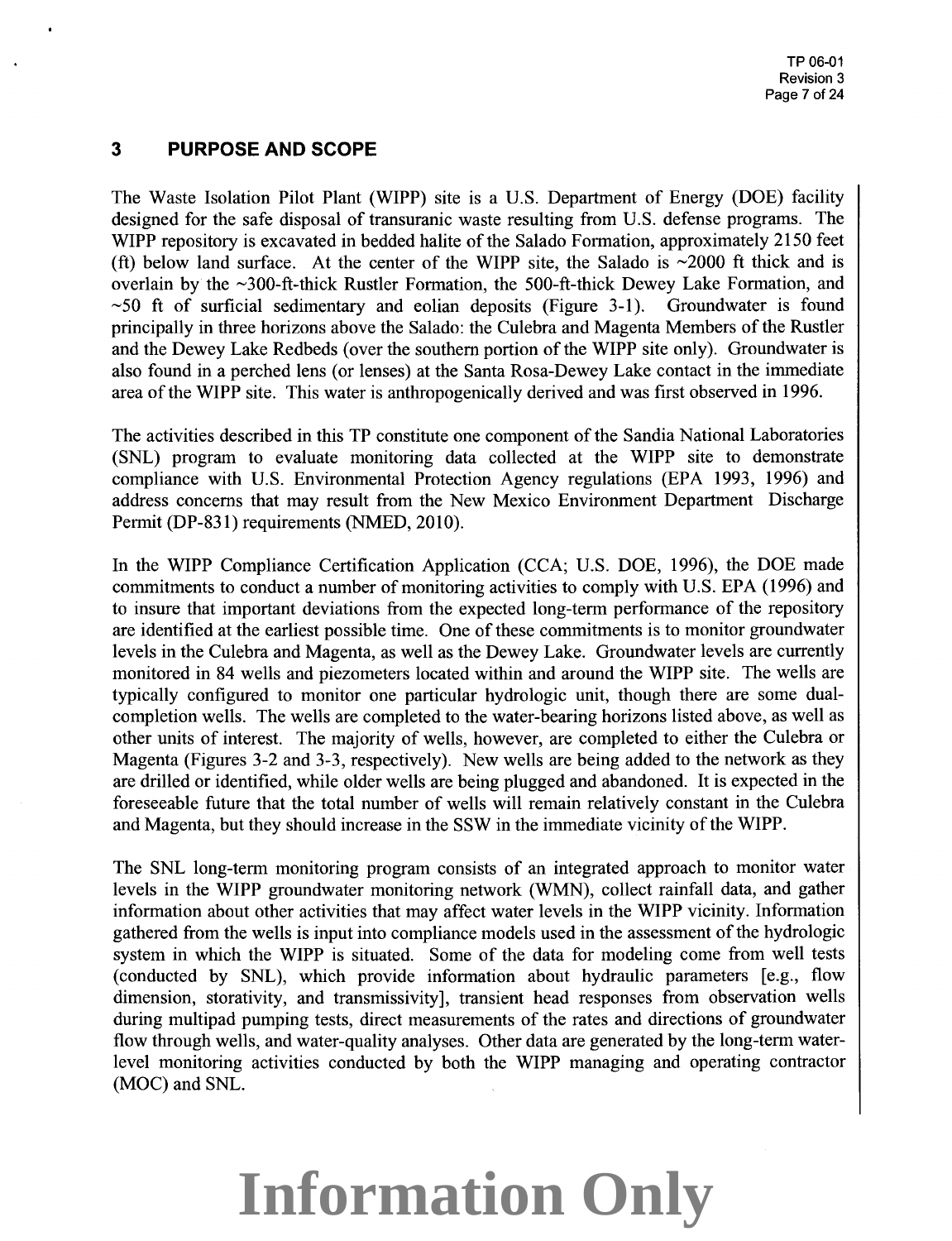The SSW will include the addition of approximately 10-20 monitoring wells (see figure 3-4) which will be installed either in existing boreholes or new boreholes as they are drilled. This shallow monitoring network (SMN) will provide input into the understanding of these shallow waters, to include the extent of the groundwater present in the shallow formations and the hydraulic parameters [e.g., flow dimension, storativity, and transmissivity] associated with the shallow geologic formations in the near vicinity of WIPP. The DOE is especially interested in the shallow water movement in and around the exhaust shaft of the WIPP facility. The Shallow Subsurface wells will be incorporated as part of the existing SNL monitoring network.

The details of this test plan will outline the general strategies used by SNL to provide both temporal and spatial data to complement information collected by the WIPP MOC. The monthly/quarterly DTW measurements collected by the WIPP MOC provide information about long-term water-level trends; however, the temporal spacing of these DTW measurements does not allow for the study of transient/short-term variations in water levels. Therefore, more detailed information is desired. To this end, SNL has installed a number of pressure-temperature (P-T) gauges into WIPP wells. The gauges are capable of recording changes in pressure head and temperature at intervals ranging from seconds to days on a continuous basis over long periods of time. Collection of high-frequency, continuous pressure-head data in a specific well, or set of wells, will allow SNL to better constrain estimates of hydraulic parameters and freshwater head used in flow and transport modeling of the WIPP's various hydrologic formations. In addition, SNL will collect rainfall data in the WIPP vicinity, which will further enhance the understanding of the hydrologic processes that affect these water levels.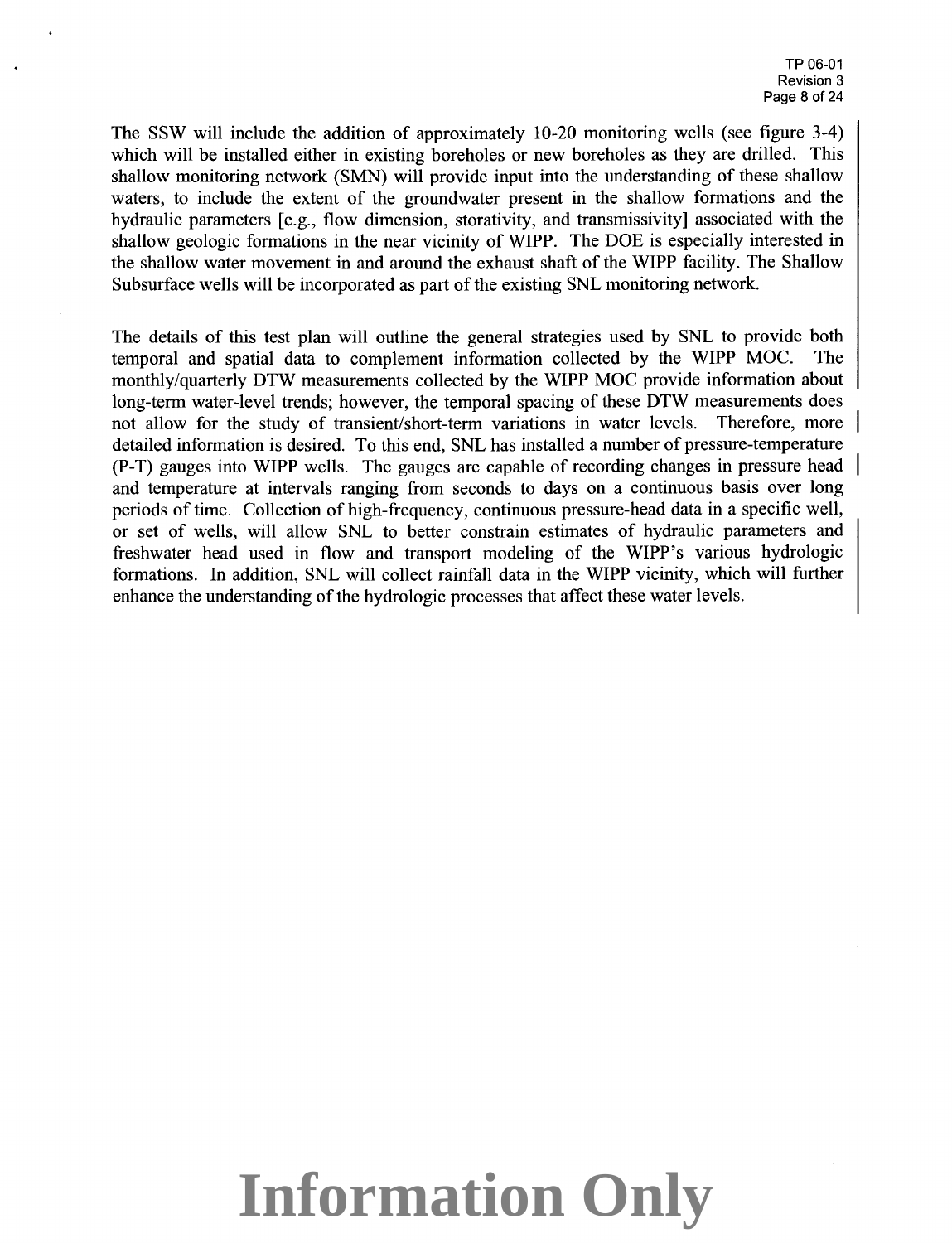| <b>Series</b>          | <b>SYSTEM/</b>   | Group                | Formation            | <b>Members</b>                                                                        |
|------------------------|------------------|----------------------|----------------------|---------------------------------------------------------------------------------------|
| QUATER-<br><b>NARY</b> | Holocene         |                      | surficial deposits   |                                                                                       |
| <b>TERTIARY</b>        | Pleisto-<br>cene |                      | Mescalero<br>caliche |                                                                                       |
|                        | Pliocene         |                      | Gatuña               |                                                                                       |
|                        | Miocene          |                      |                      |                                                                                       |
| TRIASSIC               |                  | Dockum               | Santa Rosa           |                                                                                       |
|                        |                  |                      | Dewey Lake           |                                                                                       |
|                        | Ochoan           |                      | <b>Rustler</b>       | Forty-niner<br>Magenta Dolomite<br><b>Tamarisk</b><br>Culebra Dolomite<br>Los Medaños |
| PERMIAN                |                  |                      | Salado               | upper<br>Vaca Triste Sandstone<br>McNutt potash zone<br>lower                         |
|                        |                  |                      | Castile              |                                                                                       |
|                        | Guadalupian      | Delaware<br>Mountain | <b>Bell Canyon</b>   |                                                                                       |
|                        |                  |                      | Cherry Canyon        |                                                                                       |
|                        |                  |                      | <b>Brushy Canyon</b> |                                                                                       |

 $\hat{\bullet}$ 

 $\mathcal{A}$ 

**Figure 3-1.** Diagram of the general stratigraphy of the WIPP site.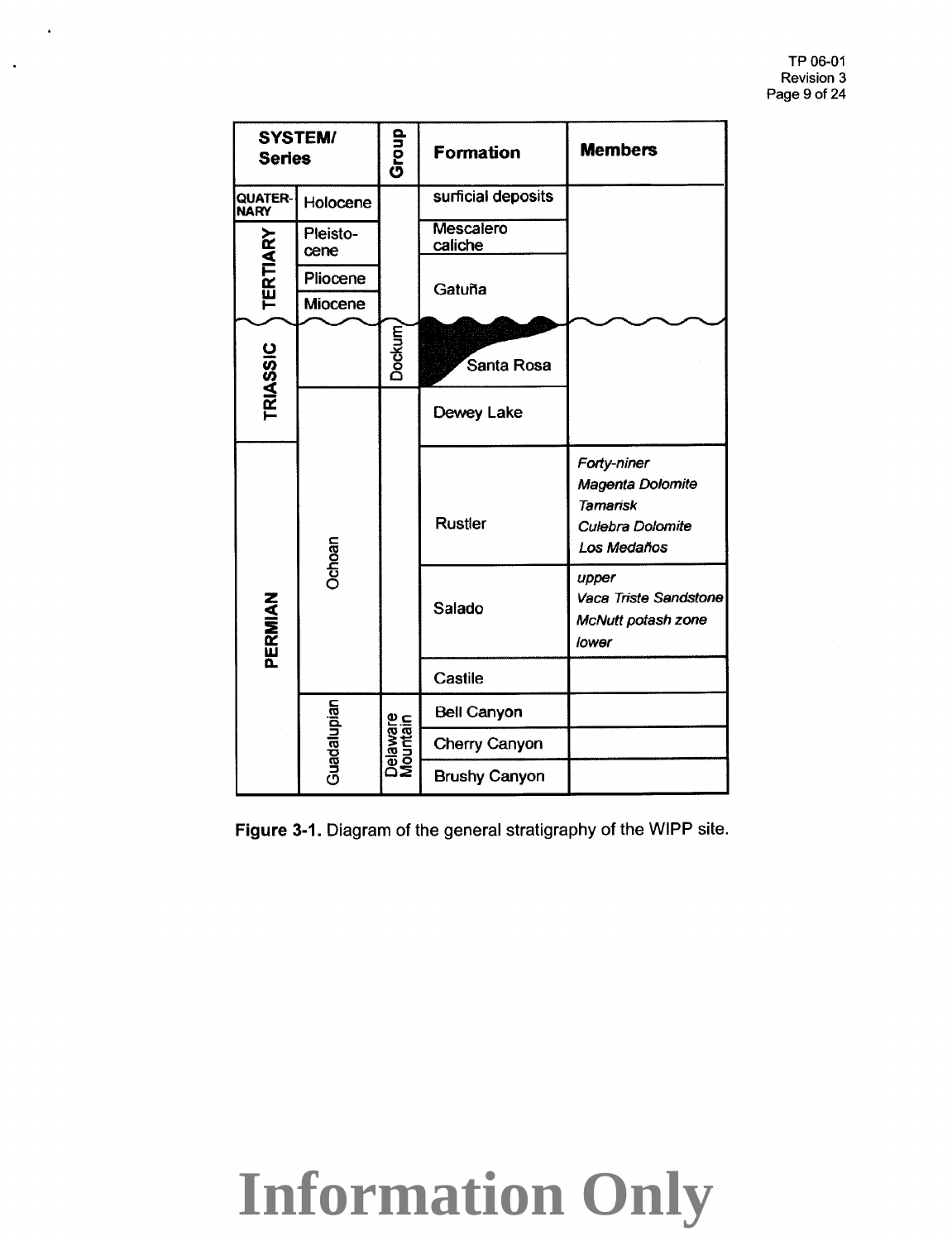

**Figure** 3-2. Map showing the locations of current WIPP groundwater monitoring wells completed to the Culebra Member of the Rustler Formation. **Note:** the H-19 well pad consists of seven wells, H-19b0 and H-19b2 to H-19b7.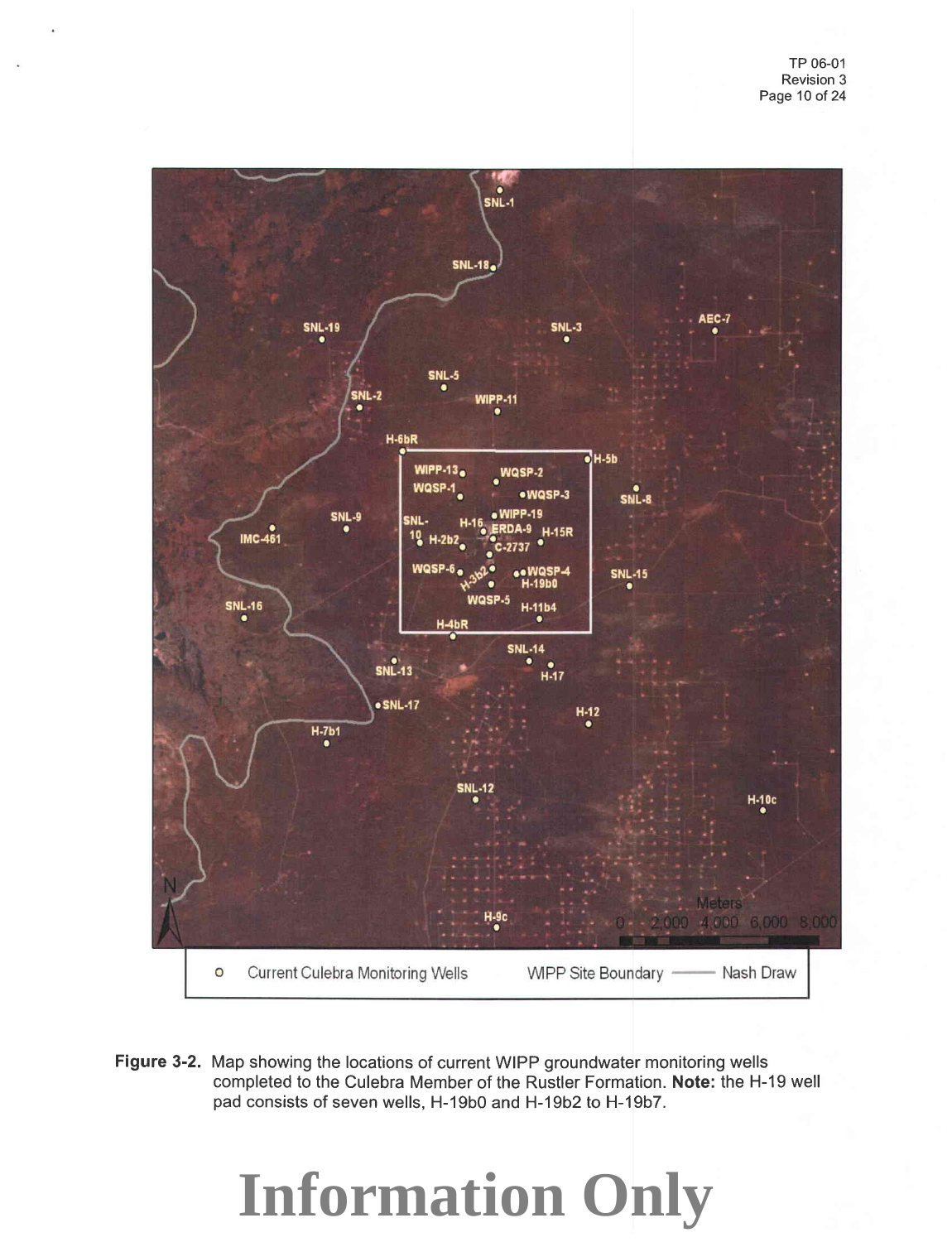

**Figure** 3-3. Map showing the locations of current WIPP groundwater monitoring wells completed to the Magenta Member of the Rustler Formation. Wells H-9c and C-2737 are dual (Culebra-Magenta) completions.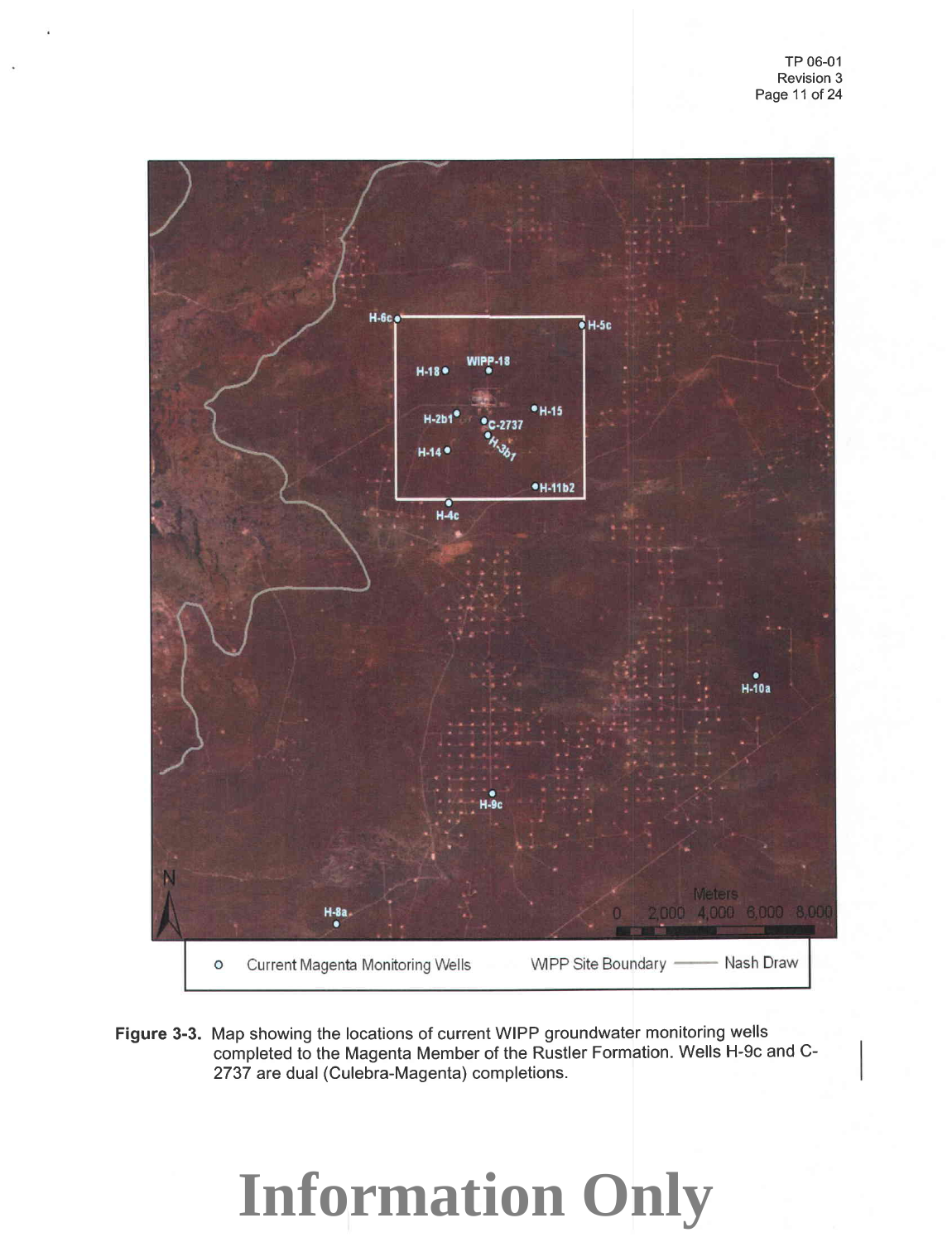

**Figure** 3-4. Map showing the locations of current SSW monitoring wells completed to the Santa Rosa Formation-Dewey Lake Formation contact and the middle Dewey Lake Formation (WQSP-6a).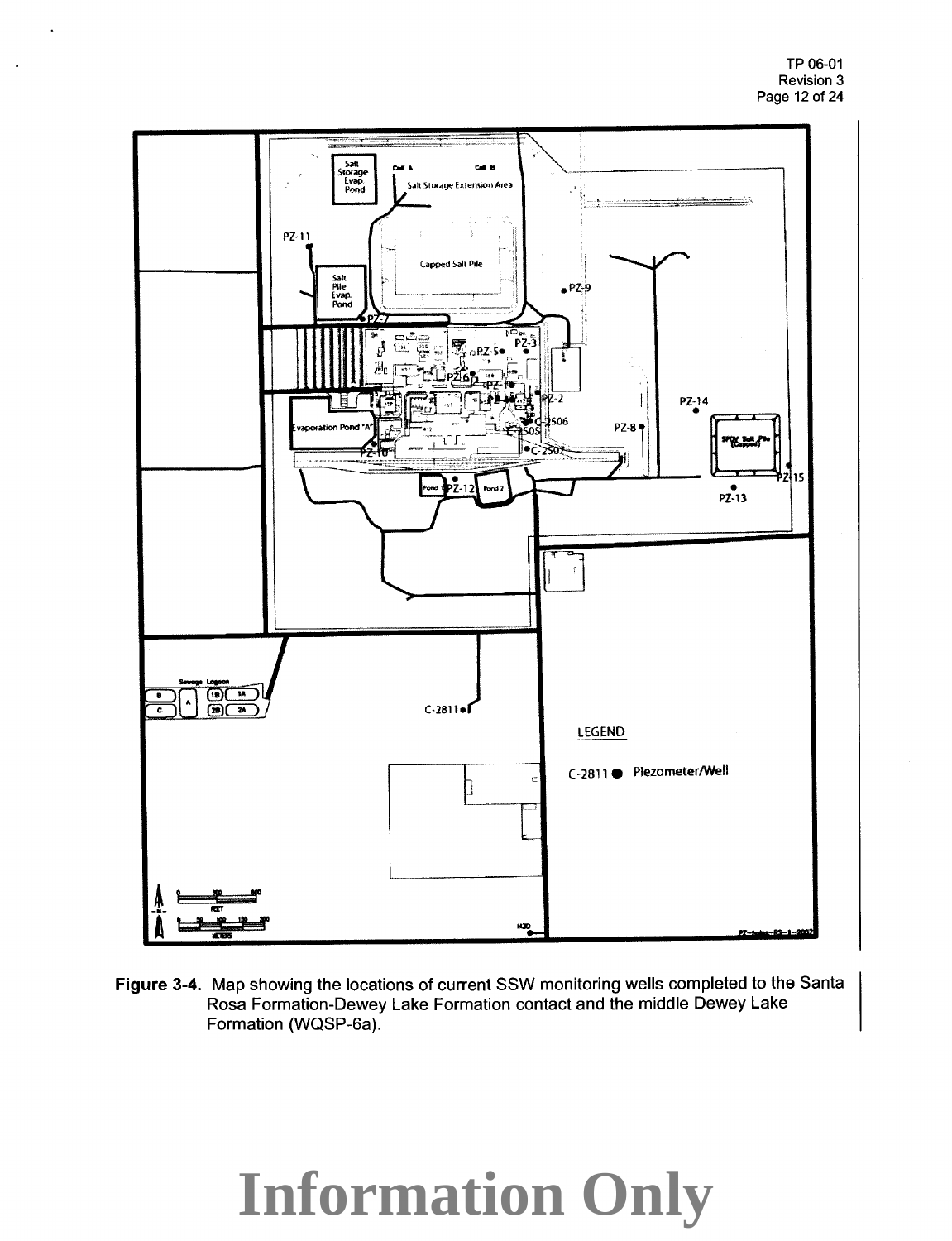### **4 EXPERIMENTAL PROCESS RATIONALE AND DESCRIPTION**

### **4.1 Overall Strategy**

The overall strategy of the activities outlined in this TP can be defined by a series of objectives. The first objective is to collect high-quality water-level data that are relevant to the task at hand (e.g., well testing). The second objective is to collect continuous data sets that capture both short- and long-term changes in water levels, and variations in rainfall amount on various spatial and temporal scales. The third objective is to have a dynamic monitoring system in order to meet the needs of the SNL monitoring and testing programs as they change. Ultimately, these objectives will allow SNL personnel to refine their understanding of the WIPP area hydrology.

The overall SNL strategy for water-level monitoring in WIPP wells is defined by the Sandia Principal Investigator (PI). Either the PI or the SNL Monitoring Team Lead (MTL), designated by the PI, may make decisions about monitoring equipment placement, test parameters and duration, and deviations from the activities outlined in this TP.

### **4.2 Strategy Implementation**

This TP is applicable to both existing and future WIPP wells. Monitoring will focus primarily on the Culebra and Magenta Members of the Rustler Formation. However, existing and future SSW wells may be added to the monitoring network as deemed appropriate by the MTL/PI.

Well activities fall under two general categories: well testing and long-term monitoring (LTM). SNL monitoring activities are controlled by the MTL/PI. Monitoring of a particular well begins when a P-T gauge is installed in a well and ends when the logging is deemed complete and the gauge is removed. Well testing, described in TP 03-01, "Test Plan for Testing of Wells at the WIPP Site", begins when the test equipment (e.g., pump) is installed and ends when the equipment is removed; this includes any reconfiguration activities needed for the well test to work properly. During a well test, the well is under the control of the PI or Well Test Lead (WTL ). After a well test is completed, monitoring typically resumes and control of the well reverts back to the MTL/PL

Rainfall will be monitored using data-logging rain gauges (i.e., tipping buckets) and installed at various locations in the WIPP vicinity as determined by the PI/MTL.

#### **4.2.1 Monitoring Activities**

The initiation of monitoring activities in a particular well is controlled by a number of factors that fall into two general categories: planned/unplanned human-induced stresses (e.g., pumping or slug tests) or some other, unknown or natural mechanism (e.g., recharge). Examples of factors that may initiate monitoring include, but are not limited to:

• Well testing (see TP 03-01, Section 4.3.2 for description), especially a multipad pumping test, which requires the monitoring of observation wells located at distances of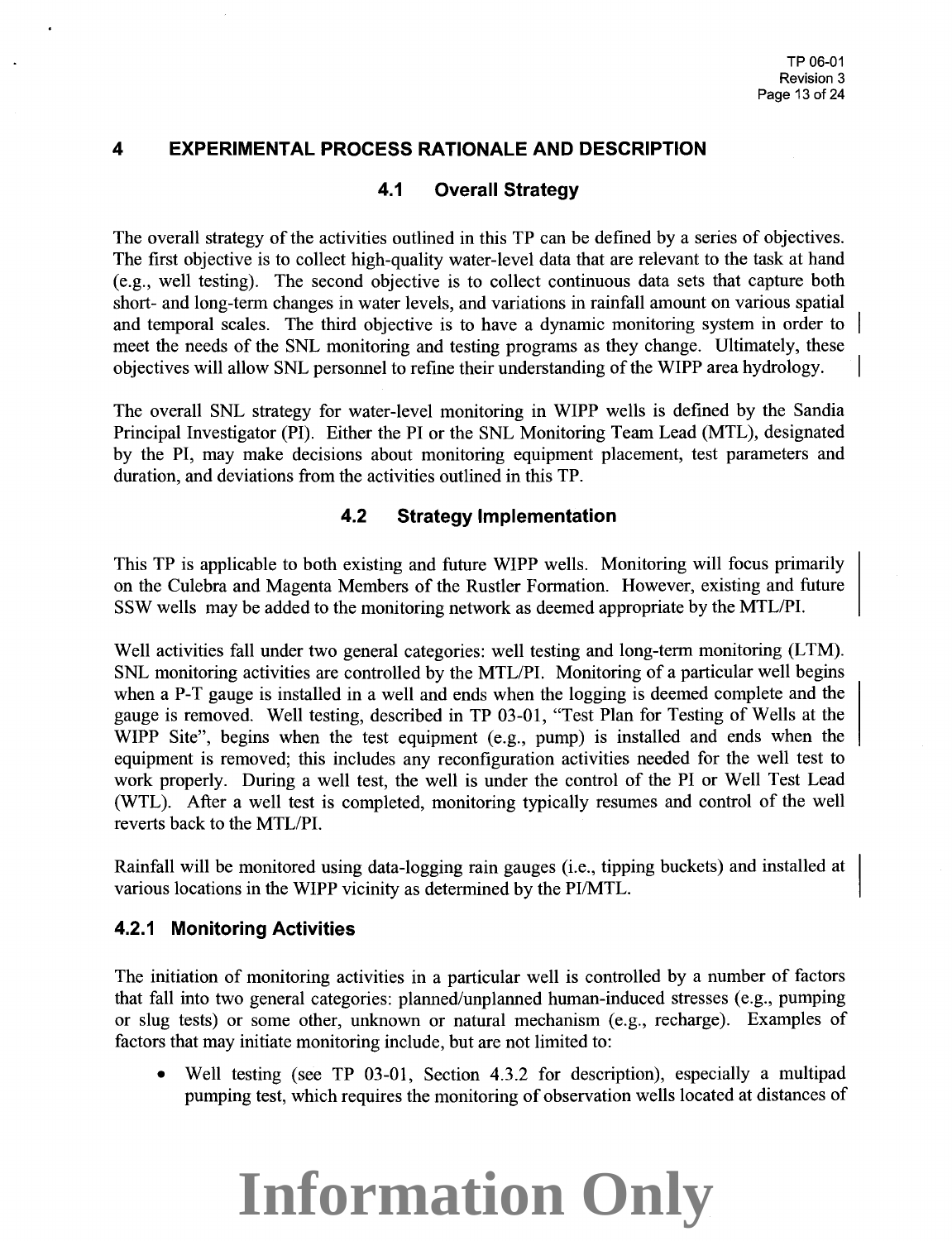up to several miles from the well that is being pumped; Note: During a multipad pumping test, the well being pumped is controlled by the WTL/PI, while observation wells are still under the jurisdiction of the MTL/PI; therefore, it is important that the WTL/PI and MTL/PI communicate with regards to monitoring equipment placement and frequency of data collection/download in order to assure the highest-quality data for analysis;

- review of WIPP MOC and SNL monthly DTW measurements, which may indicate a | significant change in water level in a well or wells that cannot be readily explained by known well activities;
- analysis of oil and gas industry activities with regards to impact on groundwater levels in the WIPP vicinity; and/or
- a request for monitoring to be conducted in a particular well or set of wells by the customer or stakeholder.

Wells that are to be monitored are determined by the SNL MTL/PI. All quality-affecting information about activities associated with monitoring will be documented in the LTM Scientific Notebooks (SNs). At the direction of the MTL/PI, monitoring equipment will be <sup>p</sup>laced in wells deemed important for the task at hand. Due to budget and time constraints, not all WIPP wells will be instrumented by SNL at any given time. SNL will, however, strive to monitor as many wells as possible in response to the needs of both the SNL WIPP well monitoring and testing programs and ongoing EPA and NMED requirements.

In addition to pressure-head monitoring, SNL will monitor atmospheric barometric pressure and temperature using a P-T gauge. At least one barometric-pressure gauge must be operating at all times at the SNL Port-a-Camp located near the WIPP facility. The barometric-pressure data collected by the gauge(s) will be used to compensate pressure-head data for barometric-induced fluctuations.

#### **4.3 Monitoring Requirements and Procedures**

The activities described in this TP are designed so that the data collected are of the highest quality and are more than adequate to meet specific programmatic objectives.

### **4.3.1 Measurement and Test Equipment**

Measurement and Test Equipment (M&TE) includes electric water-level sounders, programmable P-T memory gauges, barometric pressure gauges, and data-logging rain gauges, which are maintained following the requirements of NP 12-1, *Control of Measuring and Test Equipment.* The operation, maintenance, and field check of the electric water-level sounders currently used by SNL are described in SP 12-5, *Depth-to-Water Measurement using a Solinst Brand Electric Sounder.* The installation, operation, and maintenance instructions, as well as the calibration requirements, for the programmable P-T gauges and barometric pressure gauges<br>currently used by SNL are outlined in SP 9-7 WIPP Well Water-Level Monitoring. The currently used by SNL are outlined in SP 9-7, *WIPP Well Water-Level Monitoring*. installation, operation, and maintenance instructions, as well as the field check requirements, for the rain gauge data loggers used by SNL are outlined in SP 12-23, *Rainfall Measurements Using*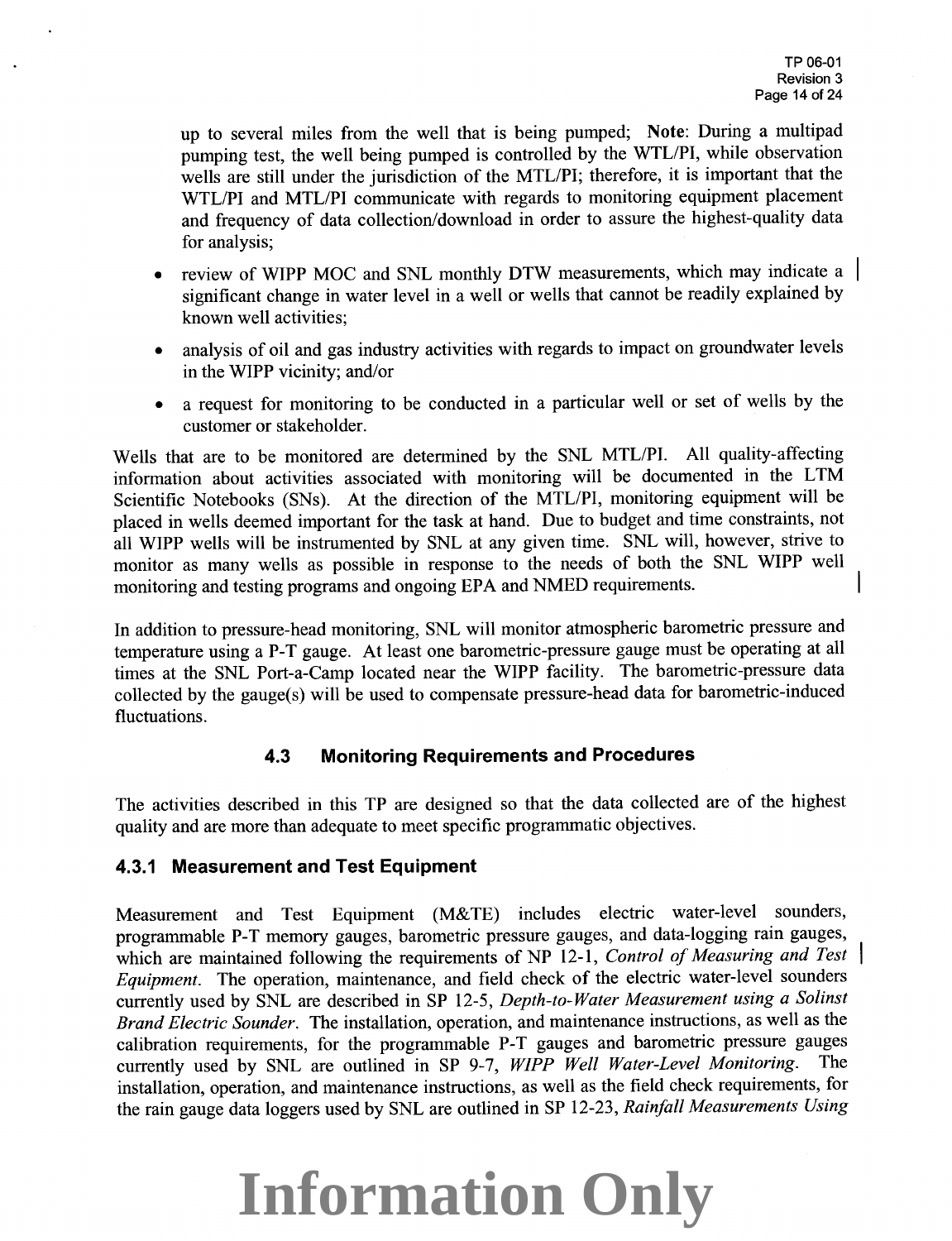*an ONSET Brand Data-Logging Rain Gauge.* 

SNL may also use a self-leveling borehole tiltmeter manufactured by Applied Geomechanics, Inc. (GMI) to measure changes in subsurface deflection (GMI, 2006). The first planned location for installation of a tiltmeter is at the SNL-16 pad. The tiltmeter comes with a life-time calibration from the manufacturer, therefore it will not be maintained per NP 12-1, *Control of Measuring and Test Equipment* requirements and will be used for indication-only purposes. Additional tiltmeters maybe added to the program based on the value of the data from the initial installation at the SNL-16 pad. This determination will be made by the PI in conjunction with the WTLIMTL. The justification for each new installation and the installation process will be documented in the applicable SN. The User's Manual for the tiltmeter provides information about the installation, test setup, and data collection processes (GMI, 2006). Data should be downloaded from the tiltmeter(s) at least quarterly and documented in the appropriate SN.

#### **4.3.2 Monitoring Requirements**

Data-collection activities described in this TP require specific initial and operational conditions for maximum success. The test equipment used for data collection must:

- provide quality data to support the monitoring objectives;
- perform according to design specifications; and
- be calibrated, as appropriate, according to NP 12-1.

#### **4.3.3 Monitoring Procedures**

SNL WIPP LTM activities consist of the placement of P-T gauges at depth in wells coupled with DTW measurements, as well as installing pressure gauges to collect barometric-pressure data. The depth at which the P-T gauge is set is generally identified by the MTL and is based on <sup>p</sup>lacing the gauge at the mid-formation depth of the water bearing unit of interest. This depth is typically referenced to the top of casing, but can also be referenced to other markers on the well. In general, P-T gauges will be programmed to record data on a set time interval (e.g., hourly) ignoring intermediate readings (e.g., every 5 minutes) unless the trigger value for pressure (e.g., 0.1 psi) is exceeded. Pressure transducers used to measure barometric pressure will record a reading at least every 15 minutes, regardless of the amount of pressure change. Data files will be downloaded from the various data loggers on an approximately monthly basis in conjunction with DTW measurements, as part of the Monthly Monitoring Run (MMR). These data, as well as those collected by the WIPP MOC, will be evaluated by the MTL/PI prior to the next MMR in order to ensure that the objectives of this TP are being met.

Modifications to monitoring procedures may be necessary during LTM activities. These modifications must be conducted at the direction of the MTL/PI or the WTL/PI and must be documented in the SN as part of the QA records. Such modifications are anticipated as normal operational procedures and will not be reported as nonconformances that require corrective action.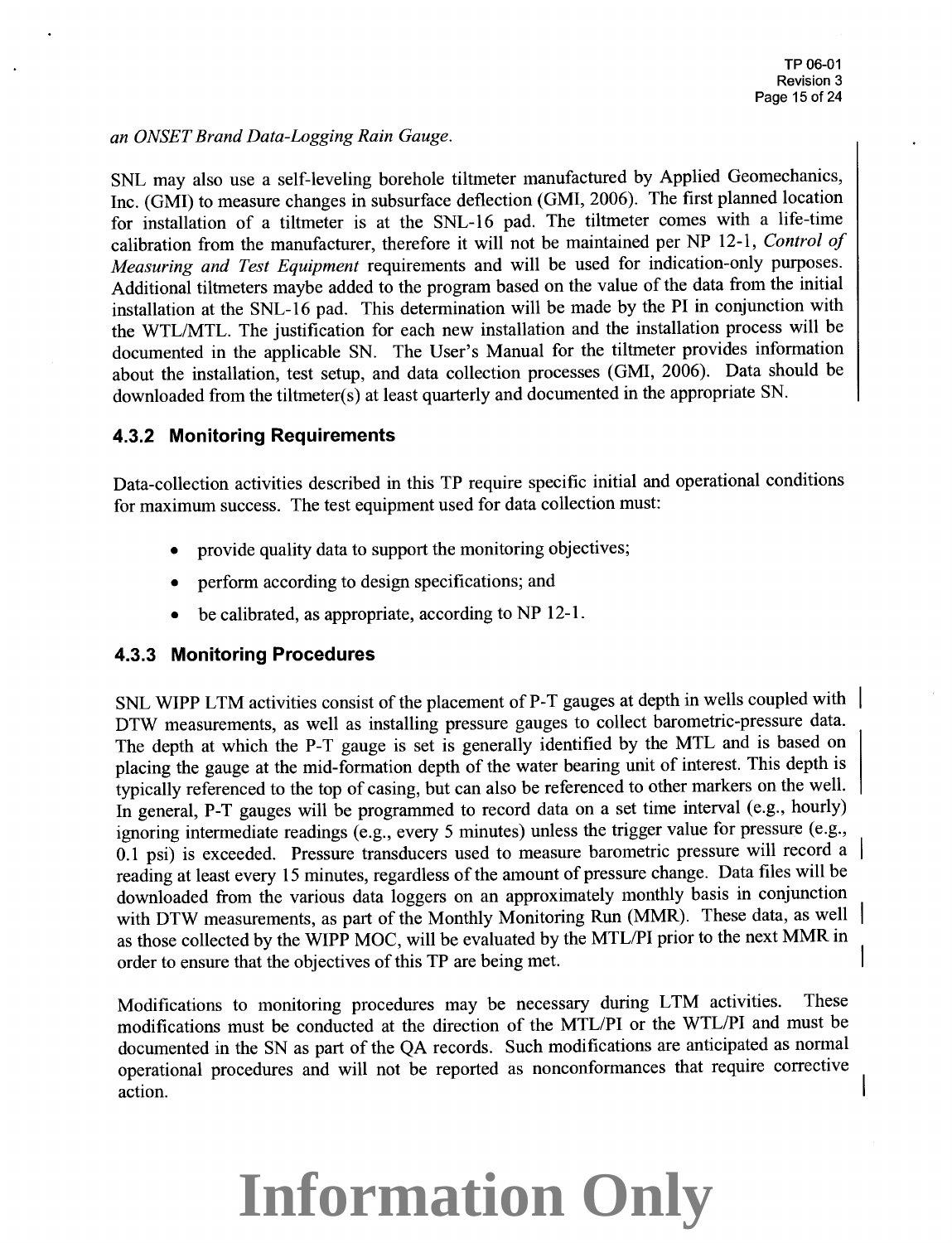### **4.3.4 Data-Collection Plan**

Both manually and electronically collected data will be acquired during LTM activities. The following types of data will be recorded:

- electronically collected downhole pressure-head data;
- electronically collected barometric-pressure data;
- electronically collected rainfall data;
- electronically collected subsurface deflection information;
- electronically collected photographs of well head configuration and tools used in well configuration (i.e., bridge plugs, packers, PIPs, etc.);
- manually collected DTW measurements; and
- manually collected information on equipment and instrument configurations in the well and at the surface.

#### 4.3.4.1 SCIENTIFIC NOTEBOOKS

Scientific Notebooks will be used in accordance with NP 20-2 *Scientific Notebooks* to document all activities and decisions made during LTM activities. Scientific Notebooks associated with this TP will contain the words "Long-Term Monitoring" in the title in order to differentiate them from other field Scientific Notebooks. Specific information to be recorded in the scientific notebooks includes:

- a statement of the objectives and description of the work to be performed at each well, as well as a reference to this TP;
- a list, with sample signatures and initials, of all personnel authorized to enter information into the SN;
- a written account of all activities associated with each well;
- a list of all equipment used at each well, including make, model/serial number, and software (if applicable);
- a sketch, showing all dimensions, of tools used in well maintenance/reconfiguration;
- tubing tallies and other equipment measurements;
- manually collected DTW measurements;
- entries providing the file names, start time, and completion times of all data files; and
- discussion of the information and/or observations leading to decisions to initiate, terminate, or modify activities.

All entries in the SN will be signed or initialed, and dated by the person making the entry. Continuous blocks of entries by the same individual do not all need to be initialed and dated, but

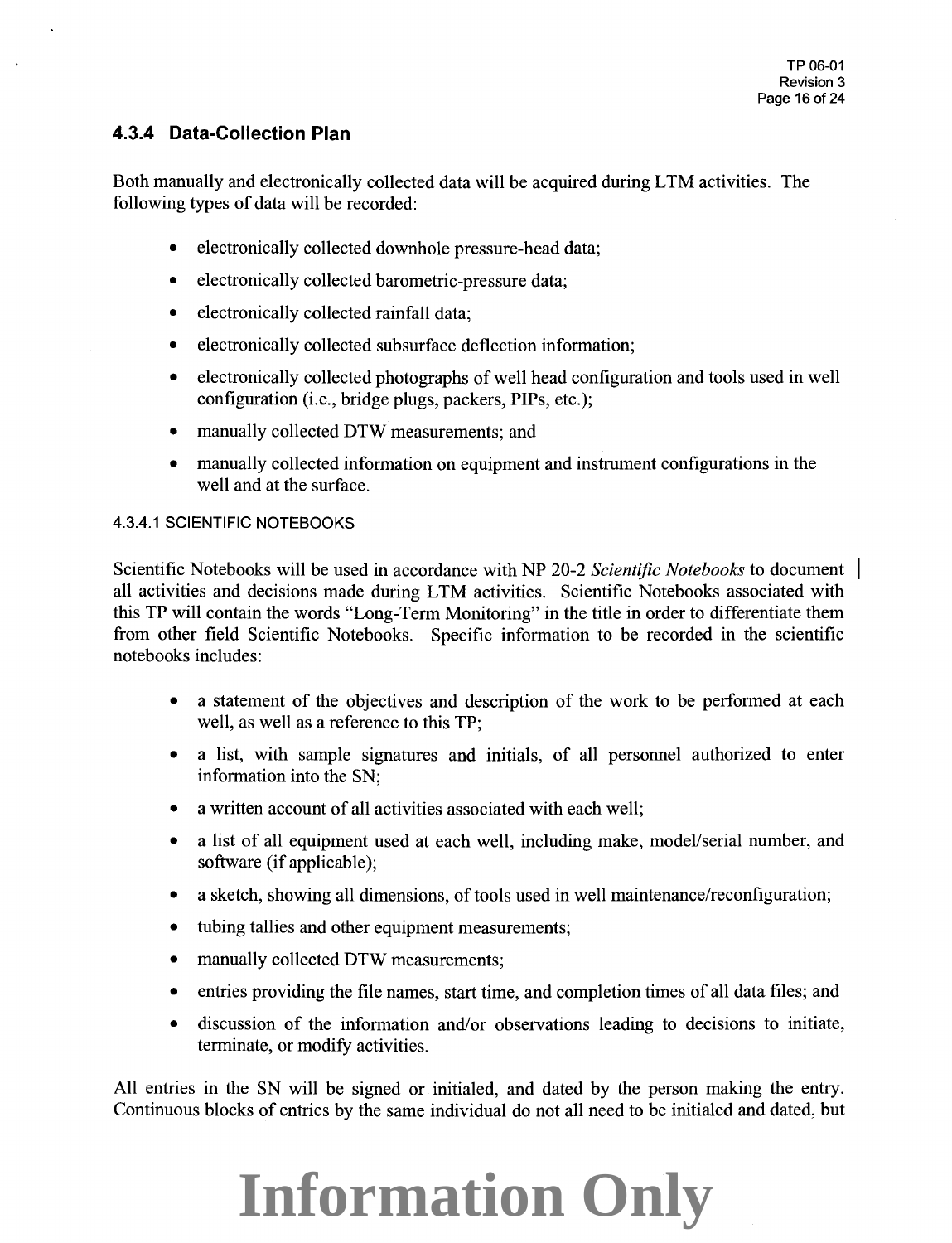the first entry on every page must always be initialed and dated. A monthly MTL/PI review of the SN will be conducted, while technical and QA reviews will be done every six months. When a SN is completed, the closeout process specified in NP 20-2 *Scientific Notebooks* will be followed. This process will include final MTL/PI, technical and QA reviews. Technical reviews must be completed by an independent, technically qualified individual within three months of the completion of the SN to verify sufficient detail has been recorded to retrace the activities and confirm results.

Manually collected water-level information may also be recorded on specially prepared forms (see SP 9-7) rather than directly into the SN when that would provide a more efficient means of data collection and tracking. Any such forms must be inserted (i.e., pasted) into the SN as they are completed.

#### 4.3.4.2 ELECTRONIC DATA ACQUISITION

P-T memory gauges, barometric pressure gauges, data-logging rain gauges, and tiltmeter (s) will be used for monitoring activities. Electronic data files generated by the gauges or DAS systems hooked to the gauges will be documented in the SN.

#### 4.3.4.3 MANUAL DATA ACQUISITION

Manual data collection will be documented in a SN. The use of forms specified in the SNL WIPP procedures is not mandatory. The MTL/PI will determine the best means of documenting manually acquired data and will ensure that all quality-affecting information is documented.

#### 4.3.4.4 DATA VALIDATION

The MTL/PI will evaluate the data prior to the next MMR, and document the results in the SN. The evaluation is done to ensure that the data are usable for interpretation, conditions can be maintained over the planned duration of the activity, and that monitoring will not be terminated before the minimum objectives for the task at hand are achieved under the given time constraints. In addition, the data will be analyzed for quality-affecting errors due to equipment failure. Data found to be of poor quality (i.e., erroneous data) will be denoted in an appropriate manner. The MTLIPI will take action (if required) to make any necessary changes to the equipment or the procedures to assure the data quality is consistent with the objectives outlined in the TP. If at any time the MTLIPI determines that an objective cannot be accomplished due to time constraints or problems concerning the performance of the equipment, the MTL/PI may terminate the activity.

#### **4.4 Quality Assurance**

#### **4.4.1 Hierarchy of Documents**

Several types of documents will be used to control work performed under this TP. If inconsistencies or conflicts exist among the requirements specified m the documents, the following hierarchy (in decreasing order of authority) shall apply.

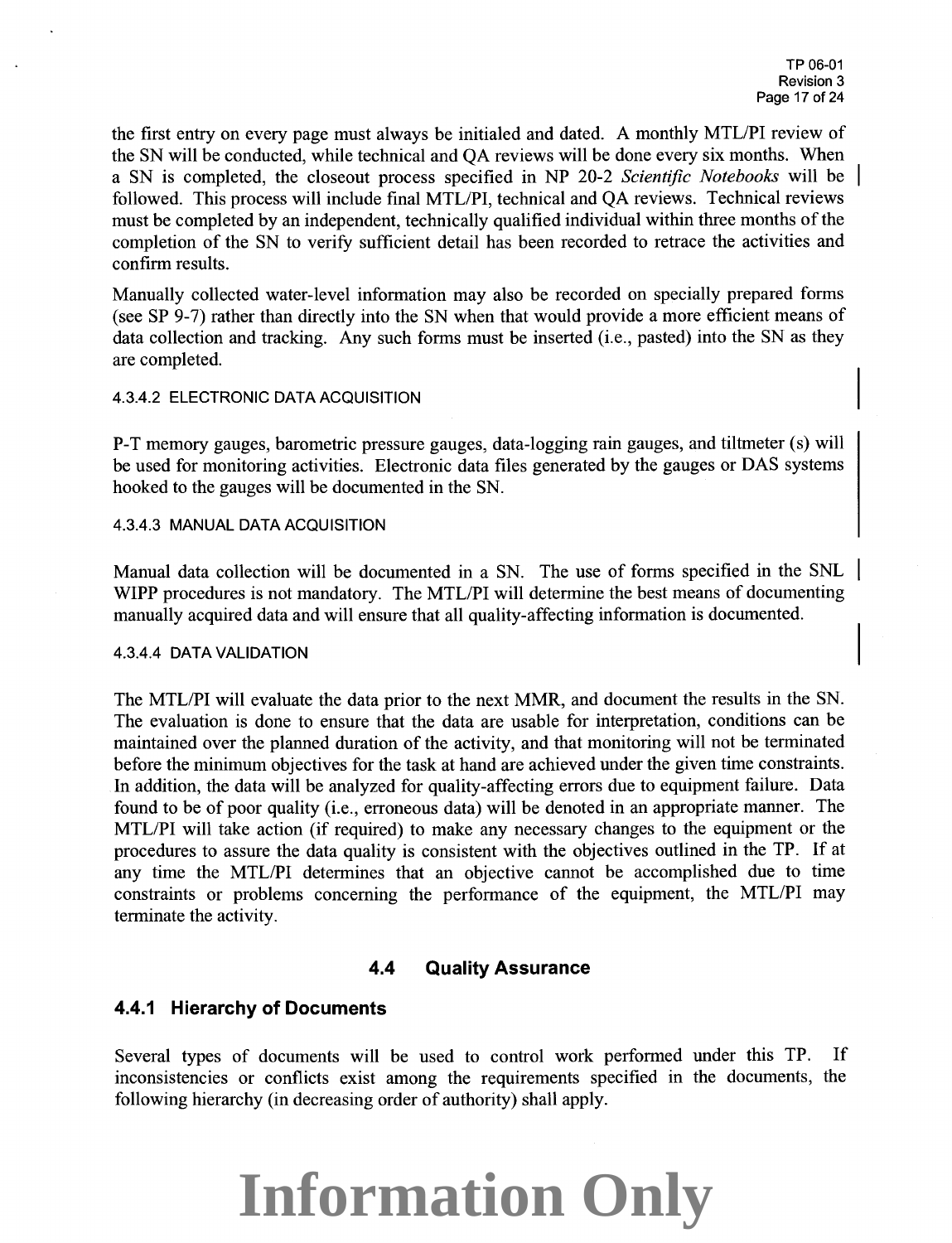- memoranda or written instructions used to modify or clarify requirements of the TP (most recent instructions having precedence over previous instructions);
- this TP;
- SPs (i.e., SP 12-5, SP 12-23, and SP 9-7); and
- NPs (i.e., NP 2-1, NP 12-1, NP 13-1 and NP 20-1).

SNL QA concurrence will be obtained and document control forms will be completed for modifications to QA procedures implemented for work conducted under this TP.

### **4.4.2 Quality Assurance Program Description**

SNL activities are conducted in accordance with the requirements specified in the Quality Assurance Program Document (QAPD; U.S. DOE, 2009), or subsequent revisions of this document. The requirements and guidance specified in the QAPD are based on criteria contained in American Society of Mechanical Engineers (ASME) (1989a), ASME (1989b), ASME (1989c), and U.S. EPA (1993). The requirements of U.S. DOE (2006) are passed down and implemented through the SNL WIPP QA procedures.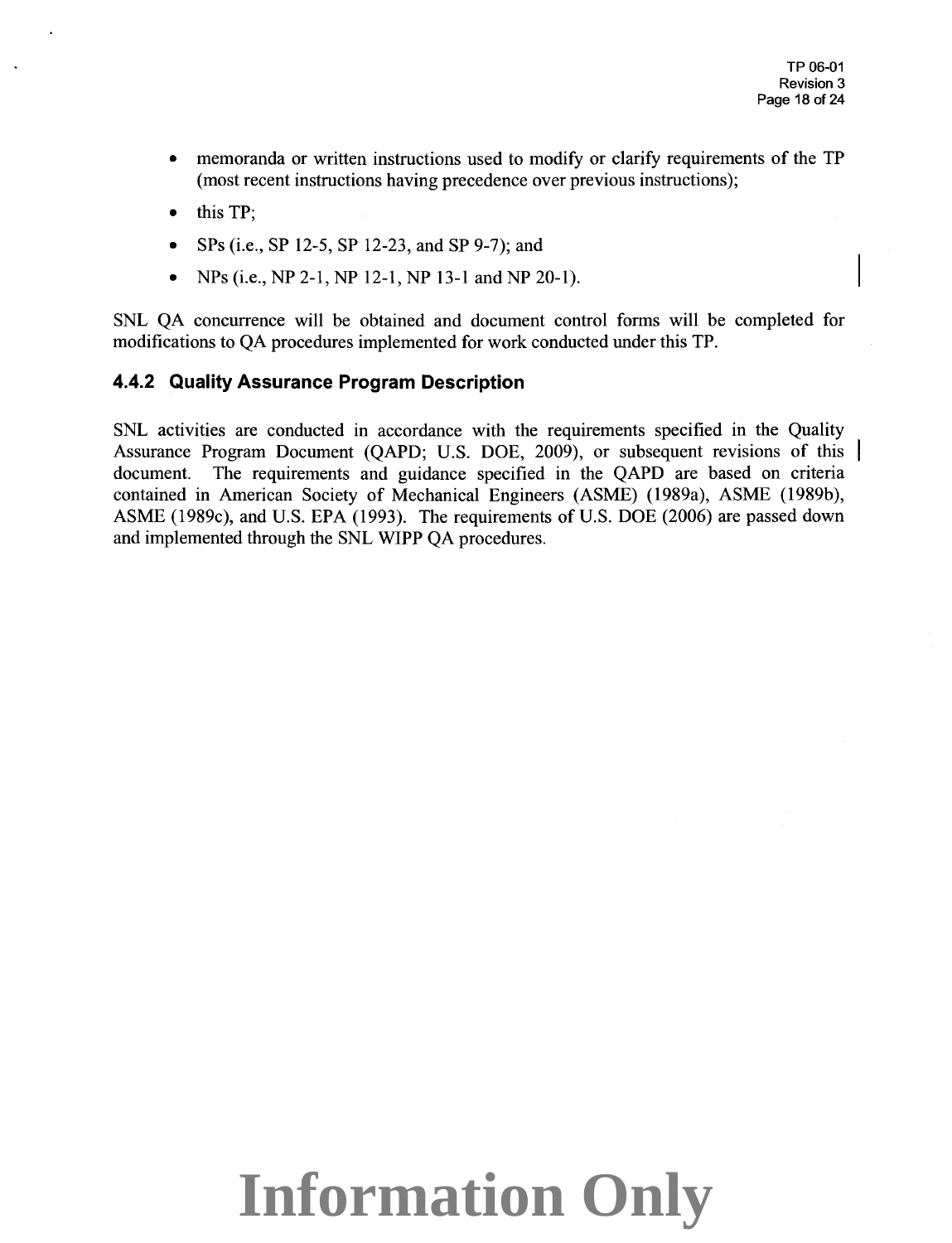### **4.4.3 Data Integrity**

Care will be taken throughout the performance of the operations for this TP to ensure the integrity of all data collected, including documentation on hard copy and data collected on electronic media. Scientific Notebooks will be handled as prescribed in NP 20-2. Electronic data files collected with gauges will be uploaded on the SNL WIPP Hydrology Group's server and <sup>p</sup>laced in the appropriate directory/folder. This information, in tum, will be backed-up onto a directory, located on the SNL Restricted Network (SRN) server. Data collected shall not be released unless and until the data are reviewed and approved by the MTL/PI.

#### **4.4.4 Records**

Records shall be maintained as described in this TP and applicable QA implementing procedures. These records may consist of bound Scientific Notebooks, loose-leaf pages, forms, printouts, or information stored on electronic media. The MTL/PI will ensure that the required records are maintained and are submitted to the SNL WIPP Records Center according to NP 17-1, *Records.* 

#### 4.4.4.1 REQUIRED QA RECORDS

At a minimum, QA records will include:

- Scientific Notebooks;
- NPs and SPs used;
- calibration records for controlled equipment and/or equipment specification or information sheets supplied by the manufacturer; and
- electronic data files collected by the P-T gauges, barometric pressure gauges, and data-logging rain gauges.

#### 4.4.4.2 MISCELLANEOUS NON-QA RECORDS

Additional records that are useful in documenting the history of the activities but are considered non-QA records may be maintained and submitted to the SNL WIPP Records Center. These records include:

- Electronic data files collected by tiltmeter(s) (indication-only);
- equipment manuals and specifications; and
- photographs taken of the well heads, equipment, and activities with descriptions.

These records do not support performance assessment or regulatory compliance and, therefore, are not quality-affecting information.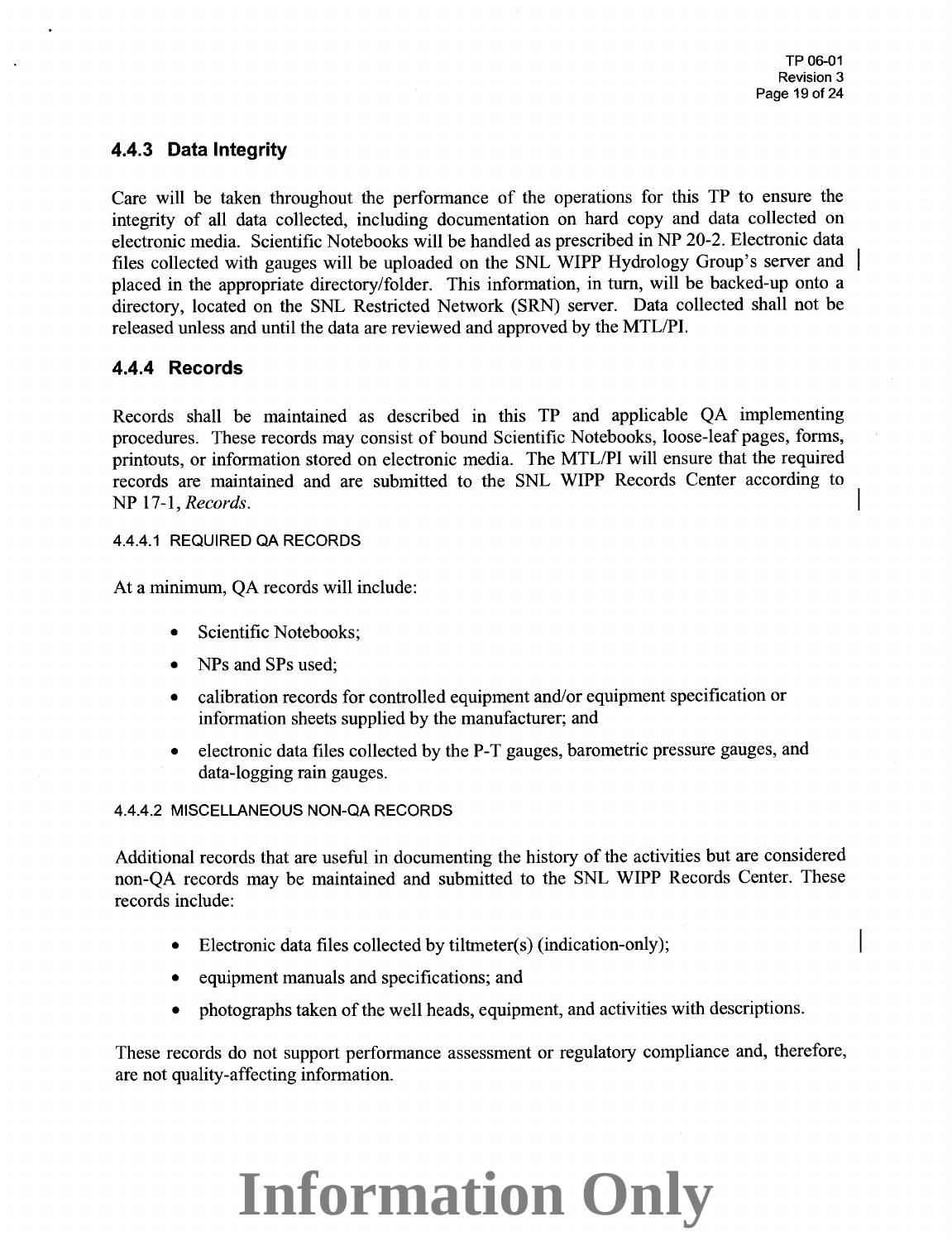#### 4.4.4.3 SUBMITTAL OF RECORDS

Records resulting from work conducted under this TP, including forms and data stored on electronic media, will not be submitted to the SNL QA staff for review and approval individually. Instead, the records will be assembled into a records package or packages, which will be reviewed by the MTL/PI before being submitted for QA review.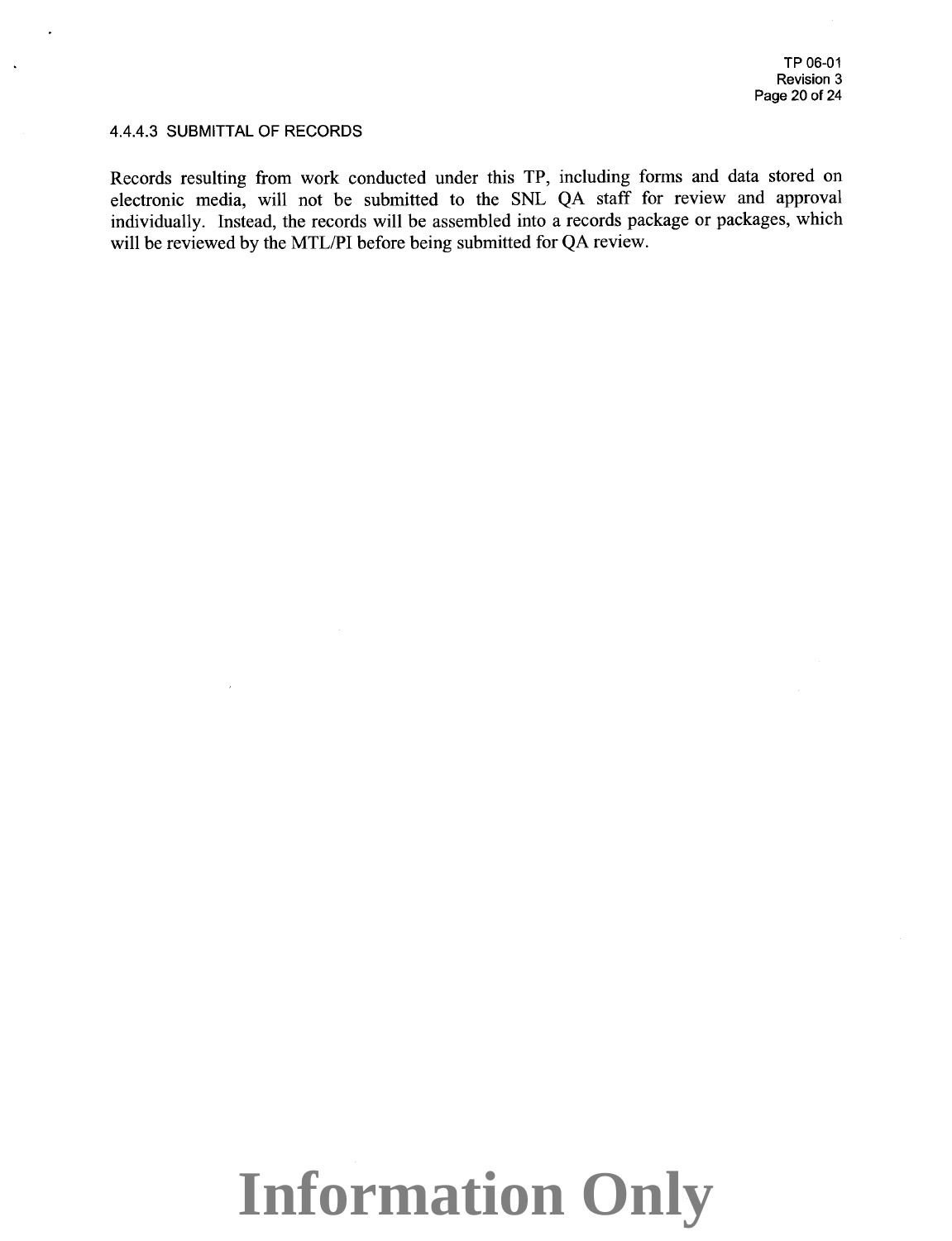### **5 HEALTH AND SAFETY**

The activities described in this TP shall conform to SNL Environmental Safety and Health (ES&H) programs. For detailed, site-specific ES&H information, refer to Carlsbad Programs Group (CPG) Hydrologic Monitoring Activities Standard Operating Procedure (SOP). This document also links to the Primary Hazard Screening (PHS), Job Safety Analysis (JSA) and National Environmental Policy Act (NEPA) documents developed by SNL. Because the SNL monitoring operations described in this TP are conducted on WIPP-controlled land, all activities described in this TP are also subject to ES&H requirements governed by the WIPP Industrial Safety Program and the WIPP Industrial Hygiene Program.

Additional and specific safety issues include:

- activities described in this TP performed in conjunction with other work such as well testing or maintenance using a work-over rig must be coordinated with the equipment supervisors in order to determine the appropriate personal protective equipment (PPE) needed and if any other specific safety procedures are required;
- following the appropriate SPs and equipment users manuals for well testing and monitoring equipment;
- ensuring adequate fuel is available for all field vehicles, especially those traveling to remote locations;
- familiarity with on- and off-site road conditions and driving regulations;
- awareness of biting/stinging insects that may reside in the well heads;
- familiarity with the locations of first-aid supplies, medical support facilities, and fire extinguishers and other safety equipment; and
- familiarity with the location of emergency contact lists including telephone numbers, people, and offices to notify in the event of emergencies.

All field personnel assigned to the operations described in this TP are required to be up-to-date with the safety procedures listed above. In case of accident, injury, or sudden illness, the WIPP Central Monitoring Room (CMR) will be notified immediately. The CMR will coordinate emergency response activities.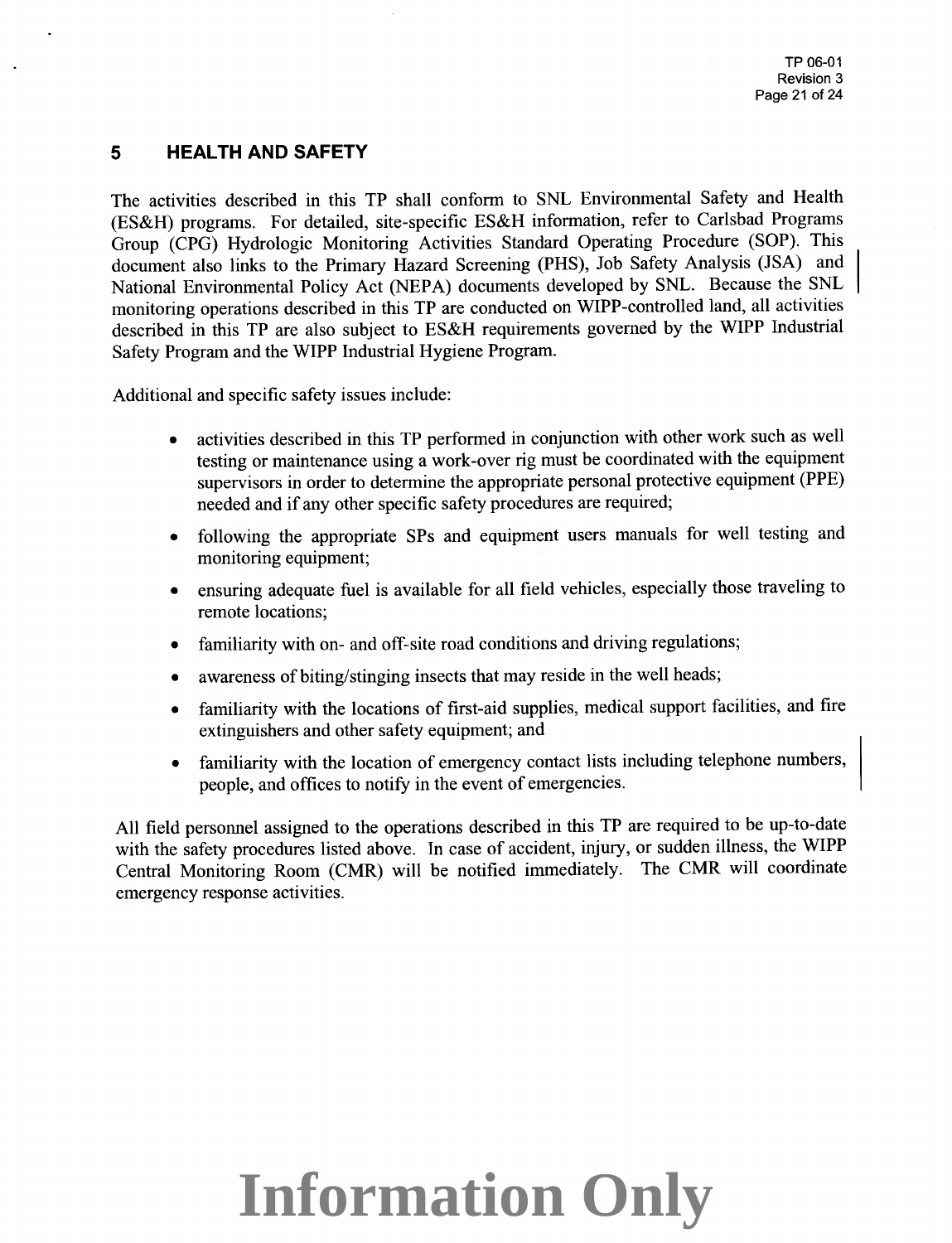### **6 TRAINING**

All personnel involved in the monitoring activities will be trained and qualified to their assigned work following NP 2-1. In addition, personnel should read the Hydrologic Monitoring Activities ES&H SOP (CPG-HYD-SOP-01). As required by WIPP, any personnel working in the WIPP vicinity (i.e., within the Land Withdrawal Boundary) should either have an up-to-date WIPP General Employee Training (GET) or be with someone who does.

Applicable Documents NPs: 12-1, 13-1, 20-2 SPs: 9-7, 12-5, 12-23, 13-1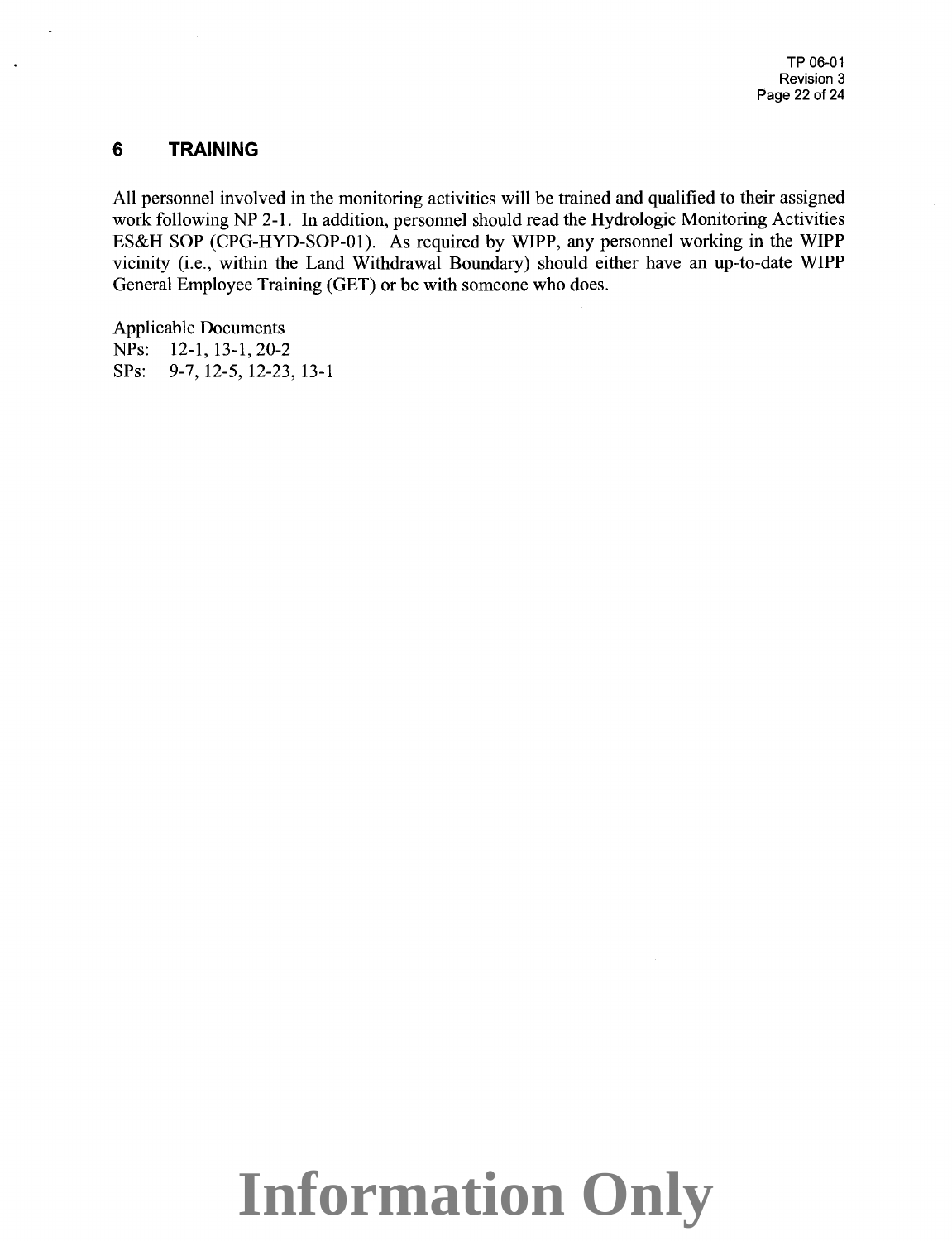#### **7 PERMITTING AND LICENSING**

WRES is responsible for ensuring that WIPP-site activities are conducted in accordance with applicable federal, state, and local regulatory requirements. WRES is responsible for all permitting and licensing requirements associated with activities outlined in this TP. SNL will abide by all permitting and licensing rules and regulatory requirements as indicated by WRES. SNL is responsible for ensuring that all contracted experimental work performed for SNL at the WIPP site meets all applicable federal, state, and local regulatory requirements.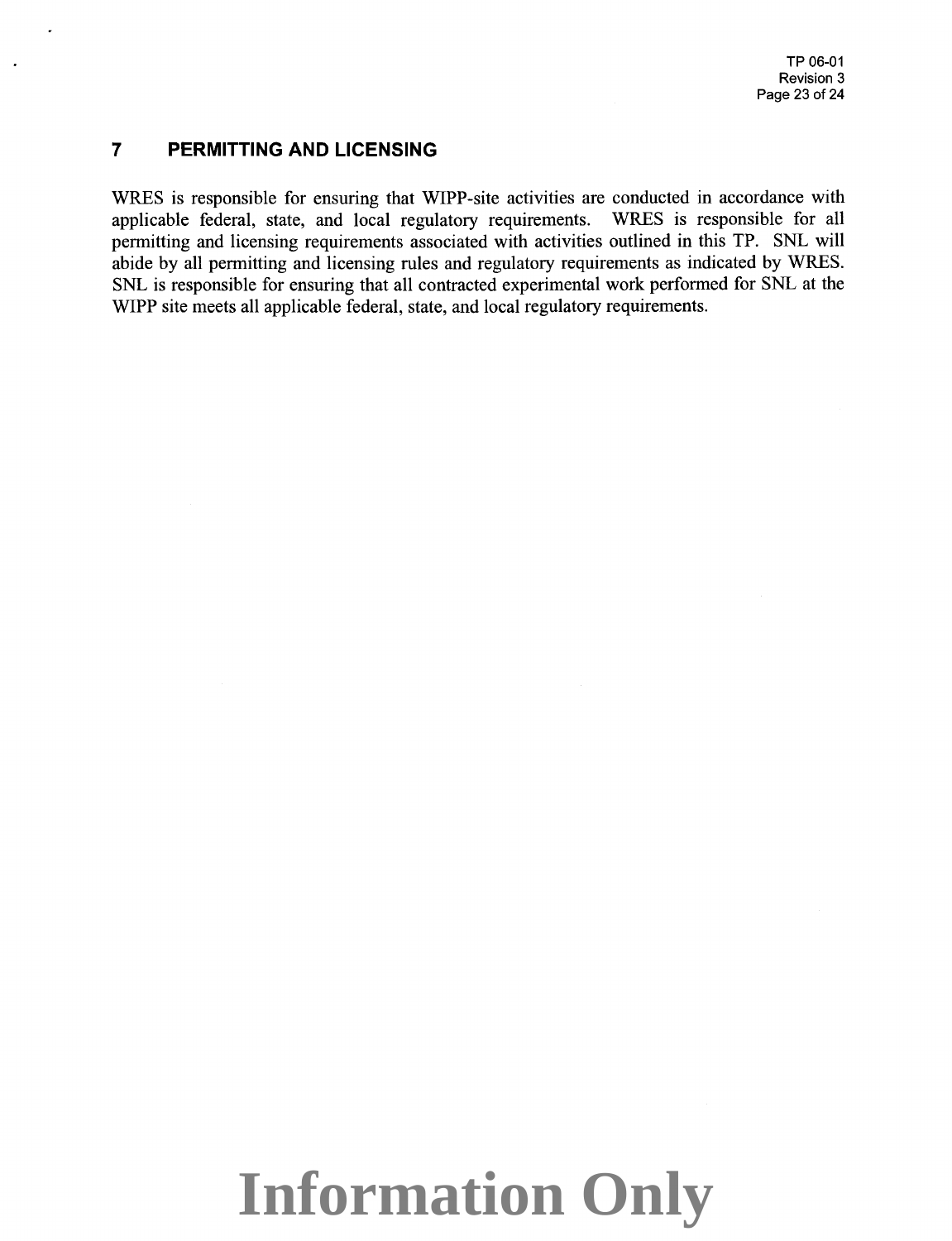#### **8 REFERENCES**

- ASME. 1989a. *Quality Assurance Program Requirements for Nuclear Facilities.* ASME NOA-1-1989 Ed. New York, NY: American Society of Mechanical Engineers.
- ASME. 1989b. *Quality Assurance Requirements for Nuclear Facility Applications.* ASME NOA-2-1989 Ed. New York, NY: American Society of Mechanical Engineers.
- ASME. 1989c. *Quality Assurance Program Requirements for the Collection of Scientific and Technical Information for Site Characterization of High-Level Nuclear Waste Repositories.* ASME NQA-3-1989 Ed. New York, NY: American Society of Mechanical Engineers.
- GMI. 2006. *User's Manual: LILY Self-Leveling Borehole Tiltmeter.* ERMS# 549191. SNL WIPP Records Center, Carlsbad, NM. 34 pp.

NMED, 2010, Department of Energy, Waste Isolation Pilot Plan (WIPP) Discharge Permit (DP-831), New Mexico Environment Department Hazardous Waste Bureau, April 1 2010.

- U.S. DOE. 1996. *Title 40 CFR Part 191 Compliance Certification Application for the Waste Isolation Pilot Plant.* DOE/CA0-1996-2184. Carlsbad, NM: US DOE Waste Isolation Pilot Plant, Carlsbad Area Office.
- U.S. DOE. 2009. *Quality Assurance Program Document, Rev. 8.* DOE/CBF0-94-1012. I Carlsbad, NM: U.S. Department of Energy Carlsbad Field Office.
- U.S. EPA. 1993. "40 CFR Part 191: Environmental Radiation Protection Standards for the Management and Disposal of Spent Nuclear Fuel, High-Level and Transuranic Radioactive Wastes; Final Rule." *Federal Register.* Vol. 58, no. 242, 66398-66416.
- U.S. EPA. 1996. "40 CFR Part 194: Criteria for the Certification and Re-Certification of the Waste Isolation Pilot Plants Compliance With the 40 CFR Part 191 Disposal Regulations: Final Rule." *Federal Register.* Vol. 61, no. 28, 5224-5245.